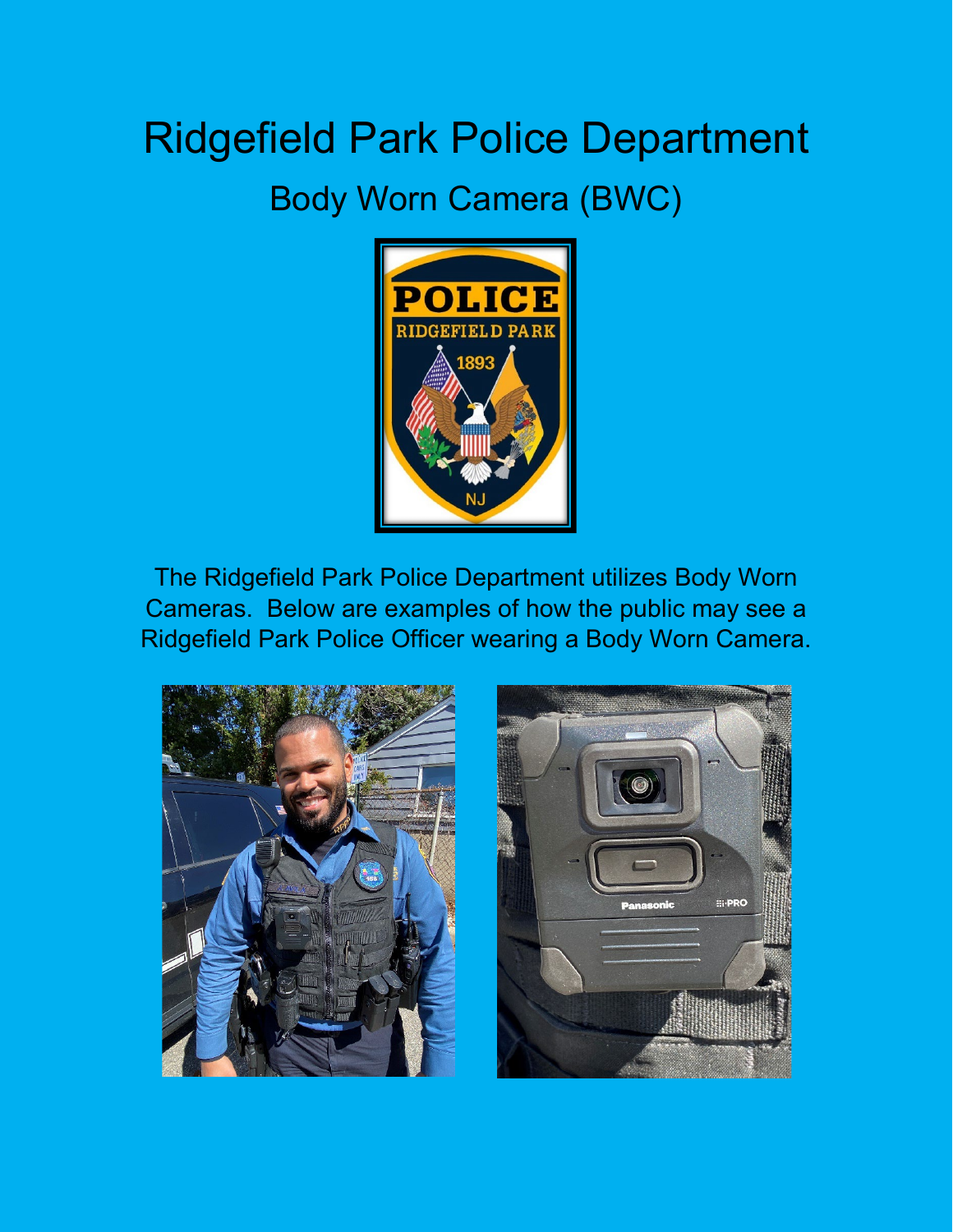# BODY WORN CAMERA POLICY

Office of the Attorney General | State of New Jersey

May 2021 Version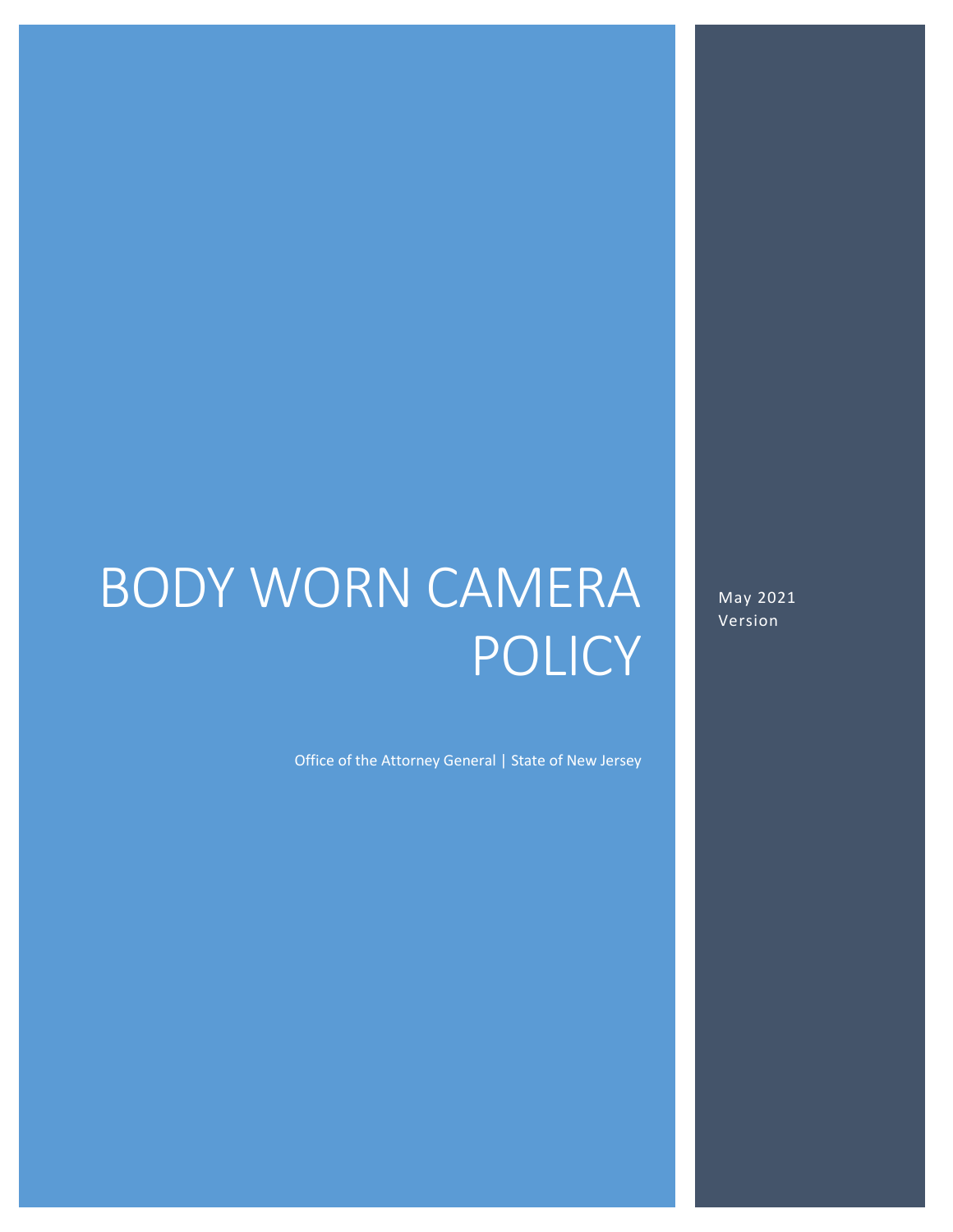### **Contents**

| 1              |                                                                                                                                                                            |  |
|----------------|----------------------------------------------------------------------------------------------------------------------------------------------------------------------------|--|
| $\overline{2}$ |                                                                                                                                                                            |  |
| 3              | Police Department Policies Governing Deployment and Use of BWCs and Recordings 4                                                                                           |  |
| 4              |                                                                                                                                                                            |  |
| 5              |                                                                                                                                                                            |  |
| 6              | Standards Governing the De-activation of BWCs upon the Request of a Civilian, When<br>Discussing Investigation Strategy or Planning, or on Instruction of a Prosecutor  12 |  |
| 7              | Circumstances When BWC Activation/Use Is Subject to Special Conditions or Restrictions15                                                                                   |  |
| 8              |                                                                                                                                                                            |  |
| 9              | Standards to Ensure Secure Storage and Accessibility of BWC Recordings 20                                                                                                  |  |
| 10             | Restrictions on Access to and Use and Dissemination of BWC Recordings23                                                                                                    |  |
| 11             |                                                                                                                                                                            |  |
| 12             | Authority of County Prosecutor to Impose Additional Requirements 26                                                                                                        |  |
| 13             |                                                                                                                                                                            |  |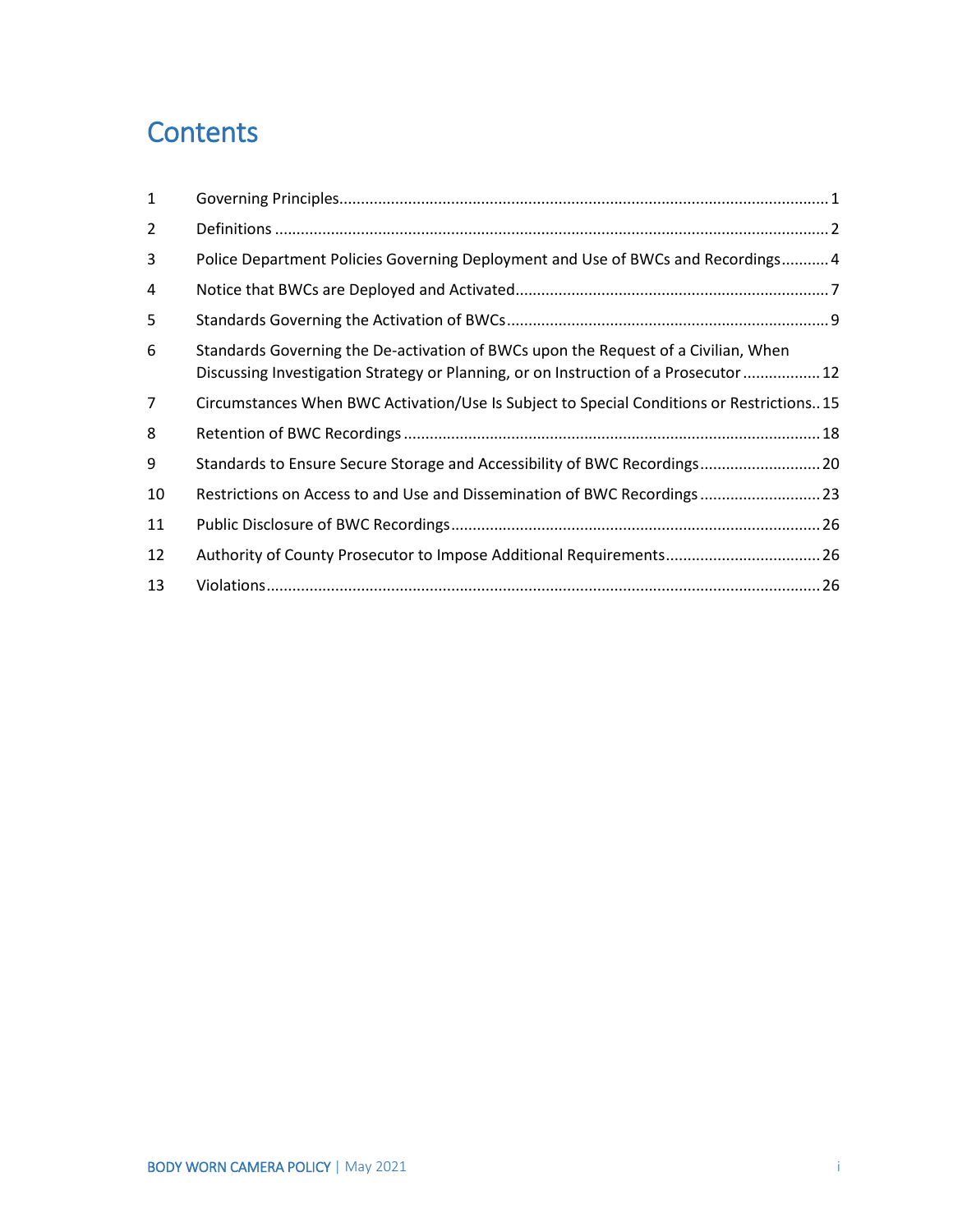### <span id="page-3-0"></span>1 Governing Principles

- **1.1** The policies and standards established in this Policy are designed to help police departments achieve an optimal balance between potentially competing interests. For example, it is necessary to balance the need to promote police accountability and transparency on the one hand, against the need to respect the privacy interests of persons whose images and home interiors will be captured in a BWC recording on the other. So too, it is necessary to balance the benefits achieved by electronically recording evidence that might help to solve a crime and successfully prosecute an offender against the costs incurred if a BWC were to chill a victim or witness from providing a BWC-equipped officer with information necessary to solve a crime and convict the offender.
- **1.2** New Jersey now requires police departments and agencies to employ BWCs in their daily law enforcement functions. And while P.L. 2020, c. 128 & 129 provide the basic framework for BWC use, this Policy seeks to provide additional guidance for the requirements that all departments must now satisfy. Law enforcement agencies are nonetheless expressly authorized to impose additional requirements beyond—but not inconsistent with—those established in this Policy. In this way, police agencies are afforded an opportunity to tailor their BWC policies and procedures to address local concerns and needs.
- **1.3** Although police executives are afforded some flexibility in developing departmental policies and practices that address local needs and community concerns, this Policy makes clear that all policies must limit the discretion of individual officers in the field. The decision to activate a BWC must be based on objective criteria (*e.g.*, the initiation of a specified type of police action, such as a consensual field inquiry, or the start of an officer's duty shift). Furthermore, in any circumstance where an officer is afforded discretion in deciding whether to de-activate a BWC, the reasons for exercising that discretion must be documented to permit supervisory review.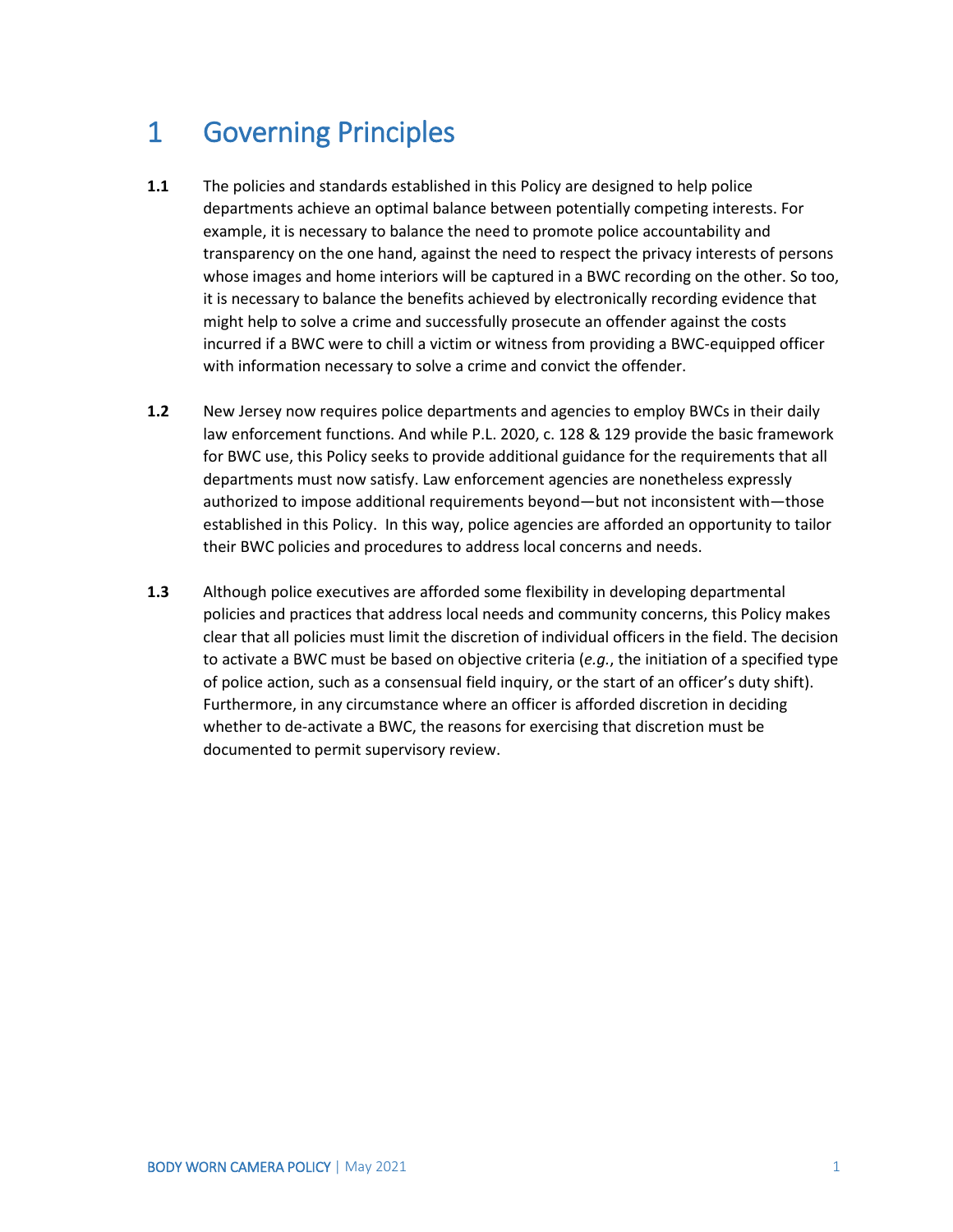### <span id="page-4-0"></span>2 Definitions

Activate. To actuate the recording mode/function of a body worn camera.<sup>[1](#page-4-1)</sup>

**Body worn camera ("BWC").** A device worn by a law enforcement officer that makes an electronic audio and video recording of activities that take place during any law enforcement action. The term does not include a mobile video recording device when mounted inside a police vehicle (*i.e.*, a dash cam). The term also does not include any form of electronic recording device worn by a law enforcement officer while acting in an undercover capacity. Nor does the term include an electronic recording device when used to comply with the requirements of Rule 3:17 (electronic recording of station house custodial interrogations).

**Constructive authority.** Shall have the same meaning as defined in the Attorney General's Use of Force Policy, except that the term shall apply only to constructive authority directed against a person who is subject to an investigative detention or arrest (*e.g.*, "show me your hands," "get out of the vehicle," etc.), or directed against a person if the officer has un-holstered a firearm or a conducted energy device (*e.g.,* "move out of the way," "get down," etc.).

**Force.** Shall have the same meaning as defined in the Attorney General's Use of Force Policy. The term "force" shall include physical, mechanical, enhanced mechanical, and deadly force.

**Investigation of a criminal offense.** Any police activity pertaining to the investigation of an indictable crime, disorderly persons offense, or petty disorderly offense, including but not limited to responding to a report of a possible criminal offense; an investigative detention based on or leading to reasonable and articulable suspicion to believe that a criminal offense has been or is being committed; an arrest for a criminal offense; an interview of a potential witness to a criminal offense; or canvassing an area, neighborhood, or premises for potential witnesses to a criminal offense.

**Law enforcement agency, agency, or department.** A law enforcement agency operating under the authority of the laws of the State of New Jersey.

**Law enforcement officer.** A person whose public duties include the power to act as an officer for the detection, apprehension, arrest, and conviction of offenders against the laws of this State.

<span id="page-4-1"></span><sup>&</sup>lt;sup>1</sup> Some BWC models may be turned on and remain in a standby or buffering mode, during which the device does not make a permanent record of images/sounds unless the officer activates the recording mode/function. With respect to these models, when the officer activates the recording mode/function, the device automatically preserves an electronic recording of the events that transpired a fixed period of time (*e.g.*, 30 seconds) before the recording mode/function was activated. This time-delay or "buffering" feature allows the device to capture data concerning the event/circumstances that prompted the officer to activate the BWC. When an officer does not activate the recording mode/function, data captured while the device is in standby/buffering mode is overwritten automatically.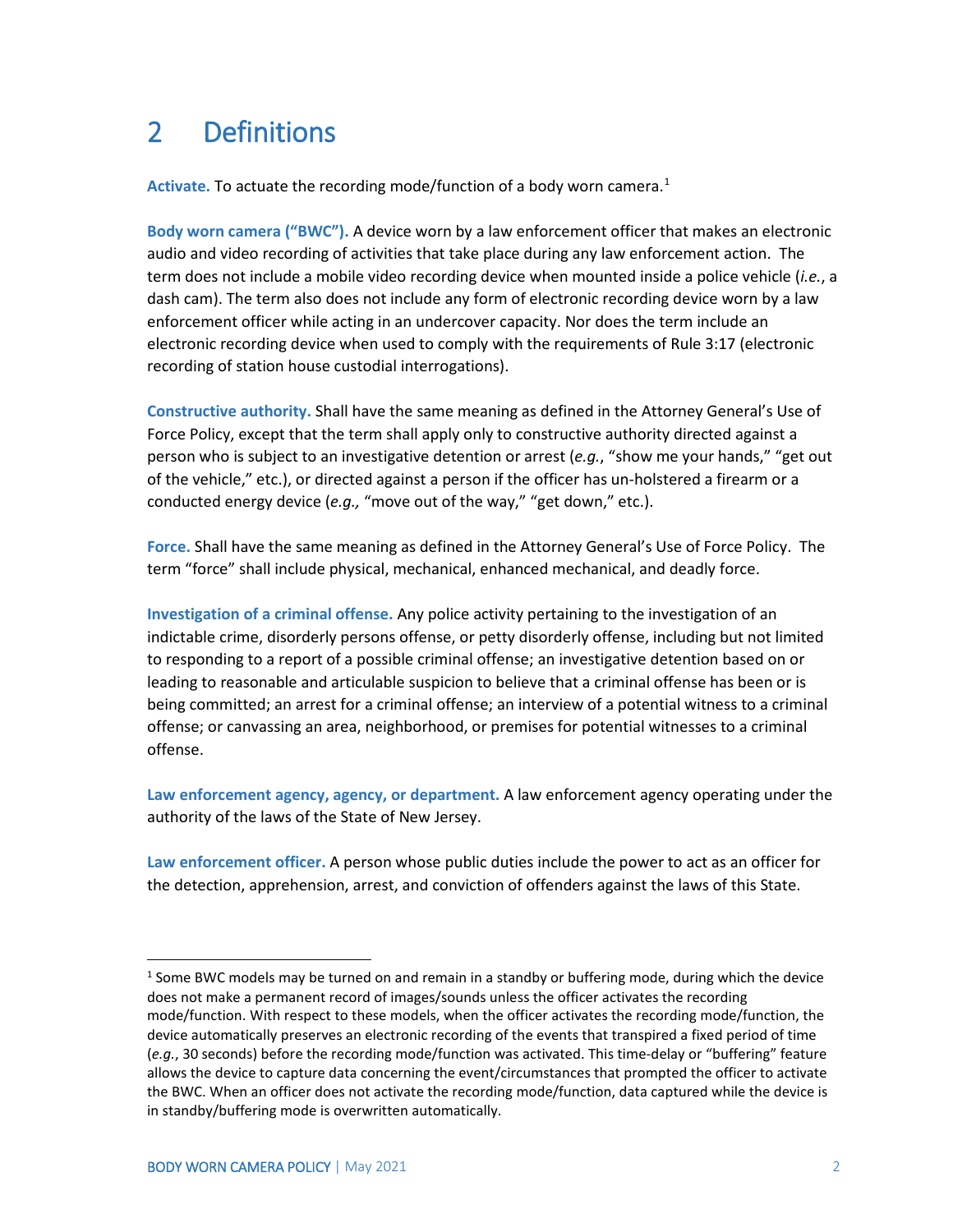**Mobile video recording system.** A device or system installed or used in a police vehicle or worn or otherwise used by an officer that electronically records visual images depicting activities that take place during a motor vehicle stop or other law enforcement action.

**Proactive enforcement team.** Includes officers who are typically assigned to target vice, drugs, organized street crime, violent crime and/or any other targeted enforcement. Unlike officers who are responsible for responding to traditional calls for service, these officers are typically assigned the singular responsibility of addressing the aforementioned activities, and they are sometimes referred to as crime suppression units. The nature of their work is varied and may include being dressed in traditional uniform, modified uniform, or plain clothes. These officers may work alongside undercover officers, conduct surreptitious surveillance, engage in high intensity enforcement via motor vehicle/pedestrian stops and/or interact with confidential informants or witnesses who wish to remain anonymous.

**School.** A public or nonpublic elementary or secondary school within this State offering education in grades kindergarten through 12, or any combination of grades, at which a child may legally fulfill compulsory school attendance requirements.

**Subject of the video footage.** Any law enforcement officer, suspect, victim, detainee, conversant, injured party, or other similarly situated person who appears on the BWC recording, and shall not include a person who only incidentally appears on the recording.

**Tactical team.** A group of officers who are specially selected, trained, and equipped to handle highrisk incidents, including, but not limited to, those involving snipers, barricaded persons, warrant services, apprehensions, acts of terrorism, and other situations or activities as deemed necessary by command leadership.

**Youth facility.** A facility where children assemble under adult supervision for educational or recreational purposes, such as group homes, residential facilities, day-care centers, day treatment centers, etc.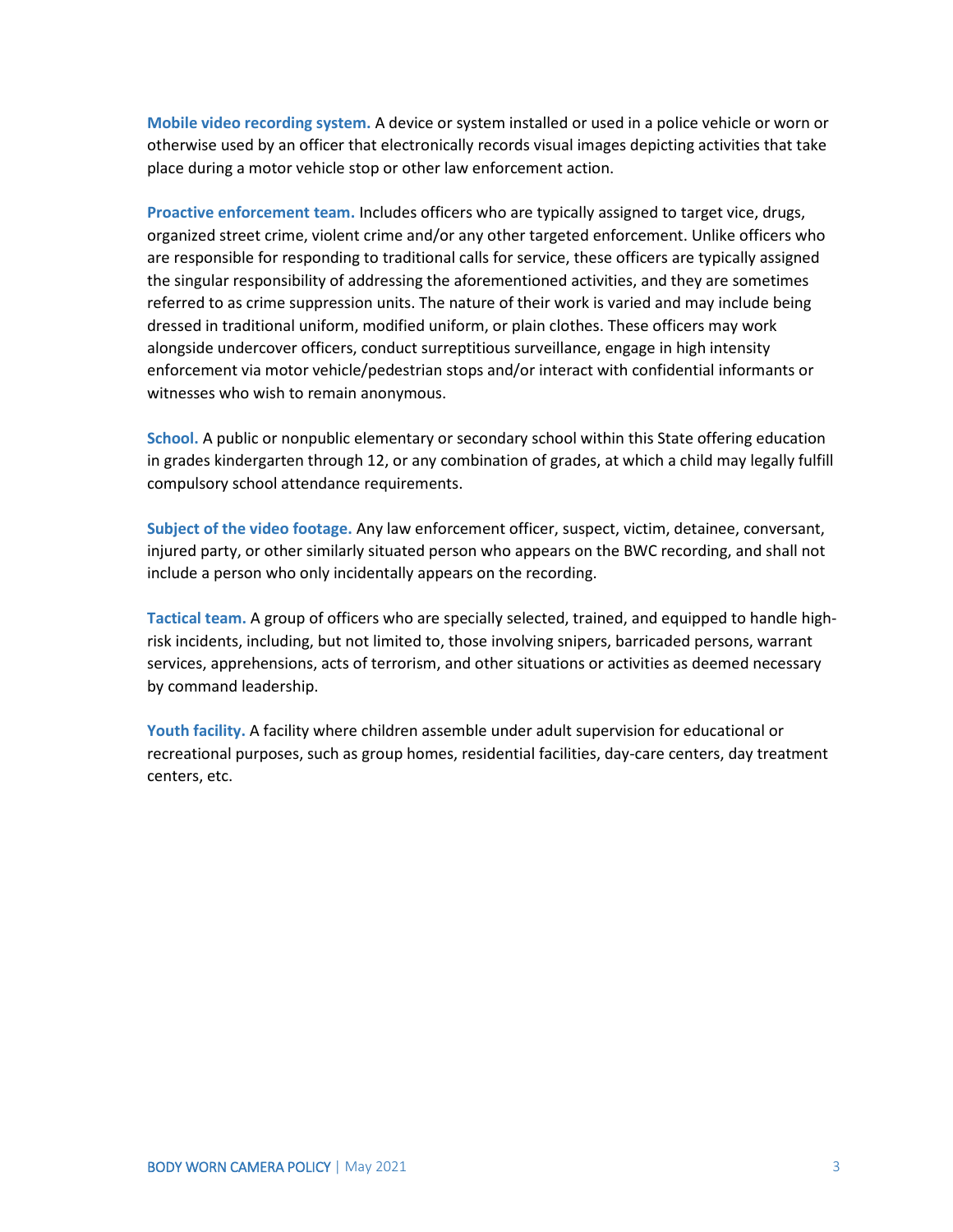### <span id="page-6-0"></span>3 Police Department Policies Governing Deployment and Use of BWCs and Recordings

- **3.1 Promulgation of Police Department Policies and Procedures.** To ensure an efficient and orderly transition to universal BWC implementation, every law enforcement agency shall promulgate and enforce a policy, standing operating procedure, directive, or order, in a form as may be appropriate given the customs and practices of the agency, which shall comply with the policies, standards, and requirements of this Policy. Any policy, standing operating procedure, directive, or order promulgated by an agency pursuant to this Policy shall provide that:
	- (a) a law enforcement officer employed by the agency may only use a BWC system that has been issued and approved by the agency;
	- (b) an officer equipped with a BWC must comply at all times with the requirements established in this Policy and in the agency's policy, standing operating procedure, directive, or order issued pursuant to this Policy or by law;
	- (c) a BWC shall be used only in performance of official police duties and not for personal purposes;
	- (d) no BWC recording shall be accessed, viewed, copied, disseminated, or otherwise used by a sworn officer or civilian employee of the agency except for an official purpose specified in this Policy or by law; and
	- (e) any sworn officer or civilian employee of the agency who knowingly violates the requirements of this Policy or the agency's policy, standing operating procedure, directive, or order, or applicable laws, shall be subject to discipline.
- **3.2 Officers Required to Wear BWCs.** The following officers shall be required to be equipped with BWCs and adhere to the provisions of this Policy when performing their duties:
	- (a) All uniformed patrol officers while acting in the performance of official duties, as required by N.J.S.A. 40A:14-118.3 (P.L. 2020, c. 128). This shall include uniformed officers assigned to traffic law enforcement, as well as Class II Special Law Enforcement Officers (SLEO IIs) assigned to patrol or traffic law enforcement duties.
	- (b) All officers assigned to tactical teams as defined in this Policy. Tactical Teams shall include S.W.A.T. (Special Weapons and Tactics), S.R.T. (Special Response Team), T.E.A.M.S. (Technical Emergency and Mission Specialists), Entry Teams, Rapid Deployment, Fugitive or similar units.
	- (c) All officers assigned to proactive enforcement teams as defined in this Policy.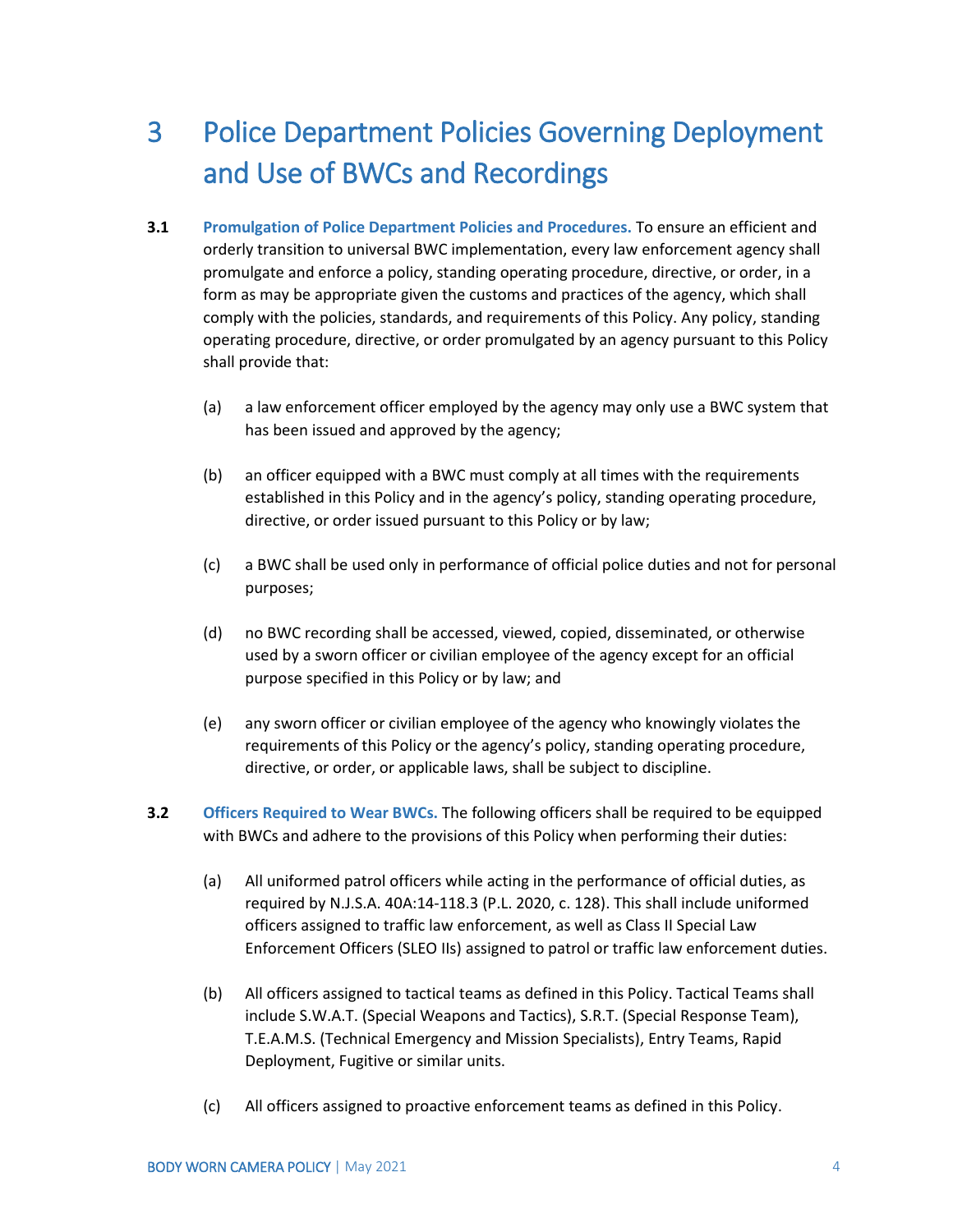- (d) All officers assigned to canine units.
- (e) All officers whose assigned duties include regular interaction with members of the public, which reasonably may give rise to an arrest situation or use of force.
- (f) All officers assigned to "front desk" duty in law enforcement agencies, whose duties include interaction with members of the public who enter police stations to report incidents or request assistance or information.
- (g) All officers assigned to a pre-planned search warrant execution or a pre-planned arrest.
- (h) All uniformed officers assigned to duties at demonstrations or potential civil disturbances.
- **3.3 Officers Not Required to Wear BWCs.** Notwithstanding the provisions of 3.2, the following officers are not required by this Policy to be equipped with BWCs:
	- (a) Officers engaged in undercover assignments.
	- (b) Officers acting as hostage negotiators or crisis negotiators working in conjunction with tactical teams.
	- (c) Officers assigned to administrative positions within the law enforcement agency. This provision shall not exclude officers assigned to "front desk" duty, as defined in Section 3.2(f), from the requirement to be equipped with BWCs.
	- (d) Officers meeting with confidential sources or recruiting potential confidential sources.
	- (e) Officers engaged in union representation of a member of the collective bargaining unit.
	- (f) Officers assigned to duties within schools or youth facilities as part of the normal daily educational environment, such as School Resource Officers (SROs) and Class III Special Law Enforcement Officers (SLEO IIIs). Officers assigned to duties at schools or youth facilities working security or crowd-control functions at special events such as athletic competitions, graduations or similar public events shall be equipped with BWCs.
	- (g) Non-uniformed officers assigned to investigative, non-enforcement duties, when authorized by the agency's law enforcement executive.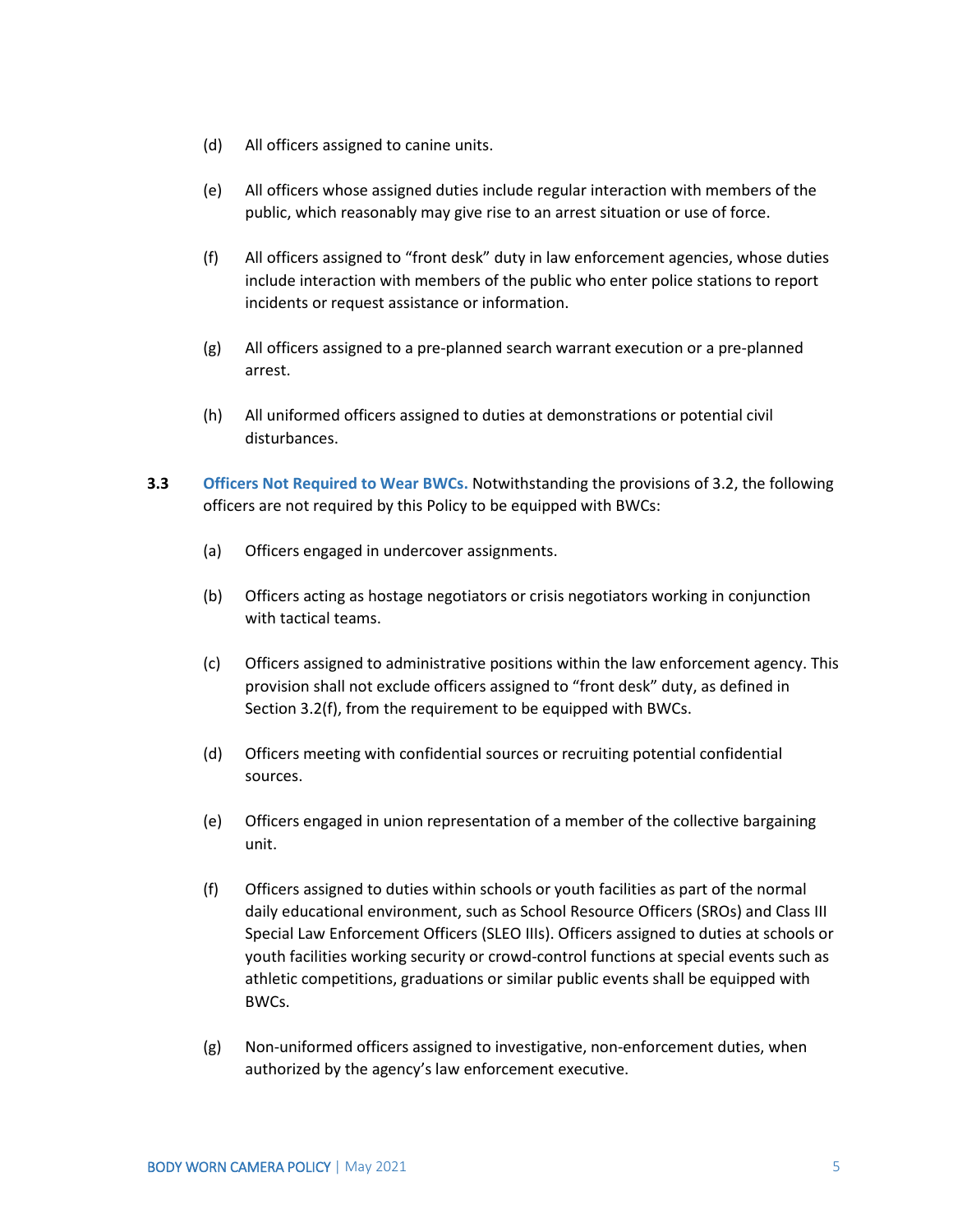- (h) Officers assigned to "extra duty" or "off duty" assignments that involve strictly traffic direction.
- (i) Officers engaged in crime-scene processing duties.
- **3.4 Special Circumstances.** Exemptions from the requirements in Section 3.2 are permitted only when approved by the Director of Division of Criminal Justice or the County Prosecutor, and only under such special circumstances that warrant an exemption. The reasons for the exemption must be documented and demonstrate a special need. Such requests for exemption shall be made in advance and approved in writing.
- **3.5 Placement of BWC.** A BWC used by a law enforcement officer shall be placed so that it maximizes the camera's ability to capture video footage of the officer's activities. This may include placement on helmets, vests or other such location so long as the device is secured properly and will maximize the device's recordation function.
- **3.6 Duty to Inspect and Report Malfunction.** An officer equipped with a BWC shall be responsible for determining that the device is fully functional and that its battery is adequately charged at the start of the officer's duty shift and before going into the field. If a malfunction is detected, the officer shall report the malfunction to a supervisor before going into the field. If the BWC malfunctions while out in the field, the malfunction upon its discovery shall be reported to the officer's supervisor as soon as it is safe and practicable to do so.
- **3.7 Applicability of and Compliance with Attorney General Directive No. 2005-1.** The decision to activate or de-activate a BWC is a police action subject to the rule established in Attorney General Law Enforcement Directive ("AG Directive") No. 2005-1, which strictly prohibits any form of racially-influenced policing.
- **3.8 Training.** Every agency shall designate one or more training officers and shall establish a training program to ensure that officers equipped with BWCs and officers and civilian employees who access or handle BWC recordings are familiar with the provisions of this Policy, and the policy, standing operating procedure, directive, or order promulgated by the agency pursuant to section 3.1, and all applicable laws of the State.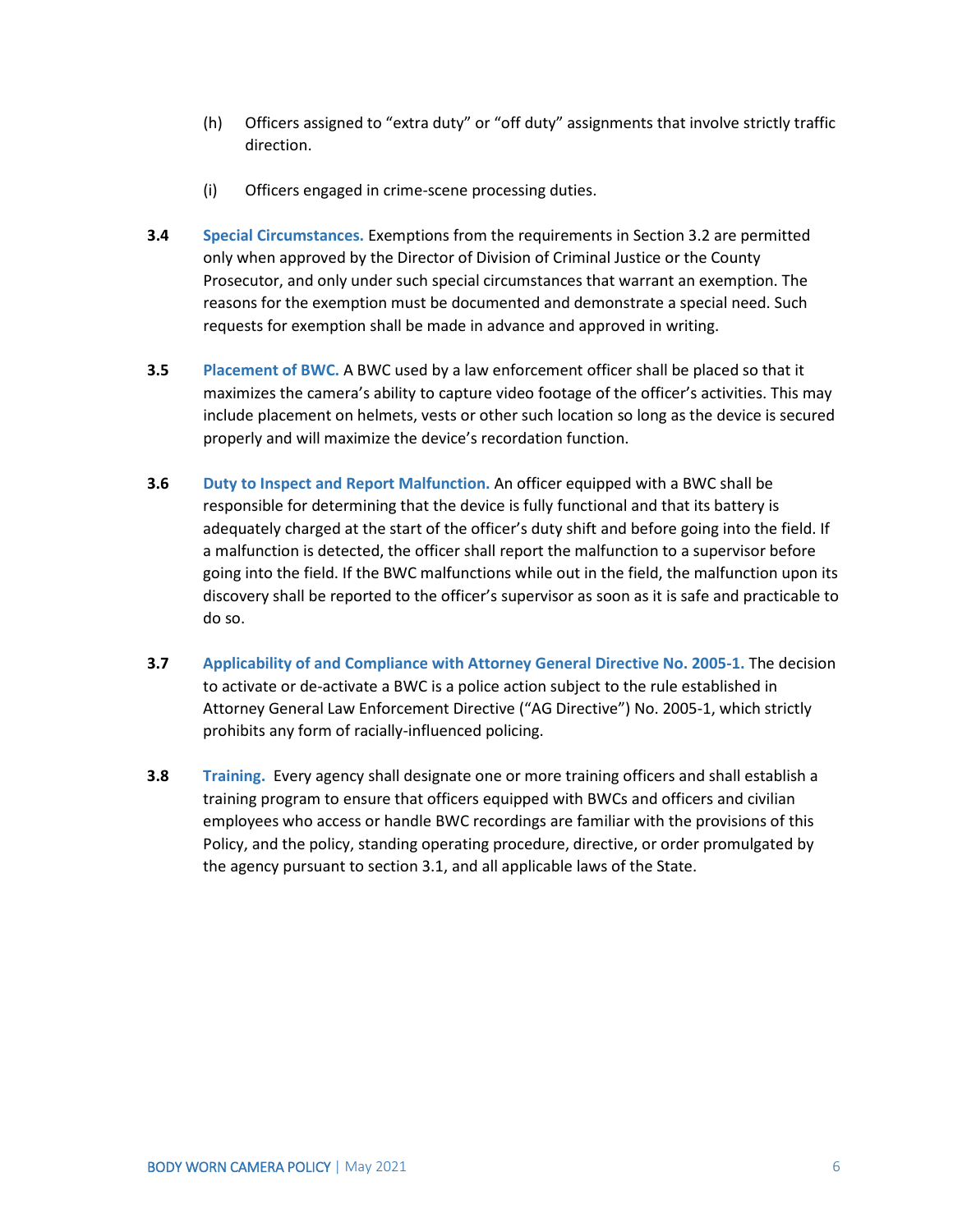### <span id="page-9-0"></span>4 Notice that BWCs are Deployed and Activated

- **4.1 Public Notice.** Every department or agency shall take reasonable steps to inform the citizenry of the agency's use of this technology. The department shall publish a statement that it deploys BWCs on its internet website or, if the department does not have its own website, then on the municipality's website when feasible. The County Prosecutor may assist departments in providing general public notice of their deployment of BWCs pursuant to this section. The website posting shall include a picture showing what the device looks like, and how it is to be worn by uniformed officers or plainclothes detectives so that citizens will be able to determine whether an officer is equipped with the device. Notwithstanding the above general public notice requirement, officers wearing BWCs must comply with all relevant laws regarding notice to any subject of a BWC recording, pursuant to P.L. 2020, c. 129, section 1d-e, discussed in section 4.2, infra.
- **4.2 Specific Notice to Certain Individuals During an Encounter.** A law enforcement officer who is wearing a BWC shall notify the subject of the recording that the subject is being recorded by the BWC, unless it is unsafe or infeasible to provide such notification. Such notification shall be made as close to the inception of the encounter as is reasonably possible. If the officer does not provide the required notification because it is unsafe or infeasible to do so, the officer shall document the reasons for that decision in a report or by narrating the reasons on the BWC recording, or both. The failure to verbally notify a person pursuant to this section shall not affect the admissibility of any statement or evidence. *See* AG Directive 2021-5, Section II.A (non-enforceability by third parties).
- **4.3 Truthful Response to Specific Inquiries.** If a civilian inquires of an officer whether the officer is equipped with a BWC, or inquires whether the device is activated, the officer shall answer truthfully unless the County Prosecutor or designee, or Director of the Division of Criminal Justice or designee, has expressly authorized the officer to make a covert electronic recording. *Cf.* Section 3.3 (Policy does not apply to officers while operating in an undercover capacity, or while conducting/participating in a station house custodial interrogation electronically recorded in accordance with Rule 3:17). Nothing in this Section shall be construed to establish a basis for suppressing a statement or other evidence. *See*  AG Directive 2021-5, Section II.A (non-enforceability by third parties).
- **4.4 Notice When Using BWCs Inside a Private Residence.** Prior to entering a private residence, a law enforcement officer shall notify the occupant that the occupant is being recorded by the BWC and, if the occupant requests the officer to discontinue use of the officer's BWC the officer shall immediately discontinue use of the BWC unless the officer is actively engaged in investigating the commission of a criminal offense, or is responding to an emergency, or reasonably believes that the officer will be required to use constructive authority or force. A request to discontinue the use of a BWC made to a law enforcement officer pursuant to this Section and the response to the request shall be recorded by the recording system prior to discontinuing use of the recording system.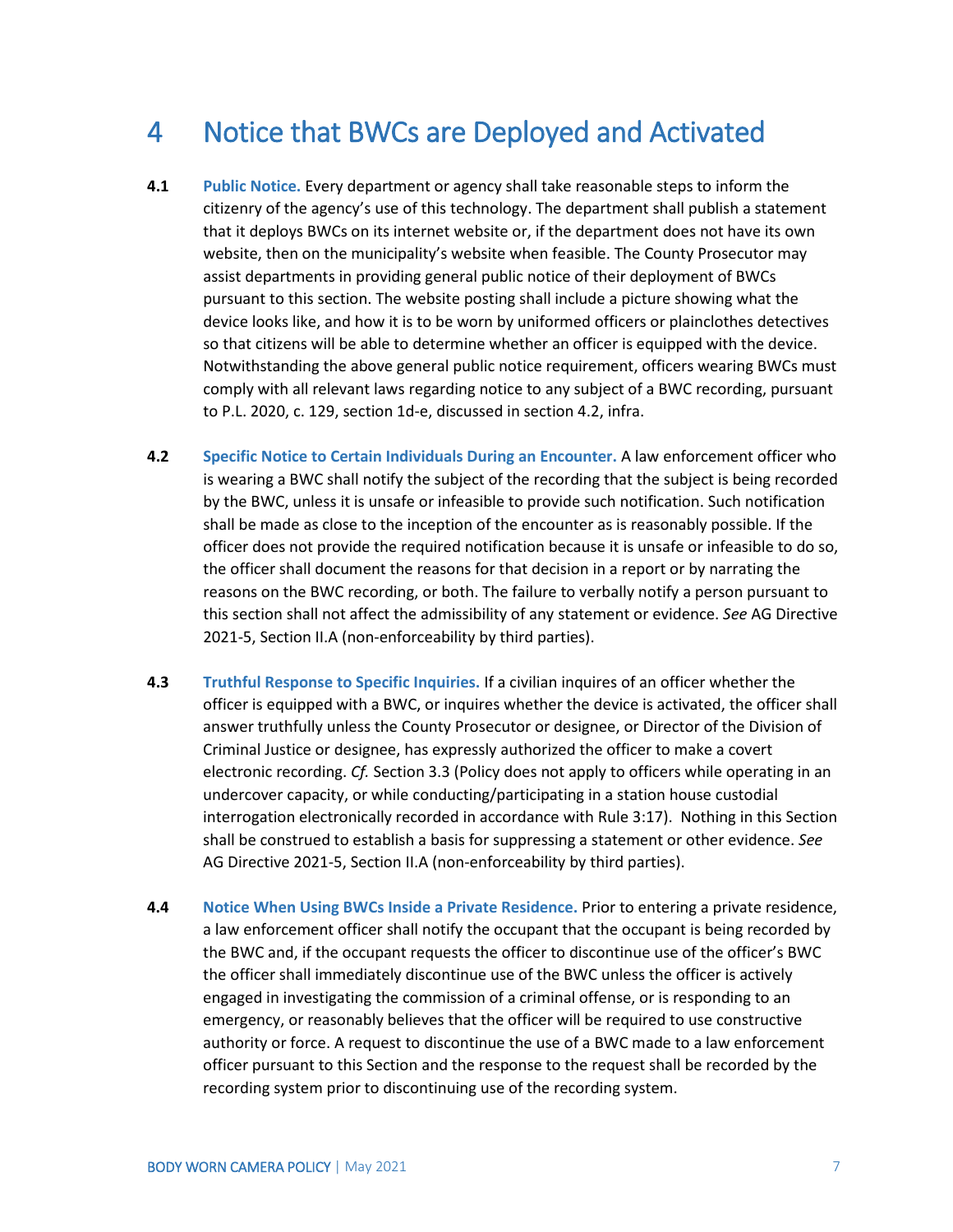- **4.5 Notice When Using BWCs with an Apparent Crime Victim.** When interacting with an apparent crime victim, a law enforcement officer shall, as soon as practicable, notify the apparent crime victim that he or she is being recorded by the BWC and, if the apparent crime victim requests the officer to discontinue use of the BWC, the officer shall immediately discontinue use of the BWC. A request to discontinue the use of a BWC made to a law enforcement officer pursuant to this Section and the response to the request shall be recorded by the recording system prior to discontinuing use of the recording system.
- **4.6 Notice When Using BWCs with a Person Seeking to Remain Anonymous.** When interacting with a person seeking to anonymously report a crime or assist in an ongoing law enforcement investigation, a law enforcement officer shall notify the person that they are wearing a BWC and, if the person requests that the officer discontinue use of the BWC, the officer shall evaluate the circumstances and, if appropriate, discontinue use of the BWC. A request to discontinue the use of a BWC made to a law enforcement officer pursuant to this Section and the response to the request shall be recorded by the recording system prior to discontinuing use of the recording system.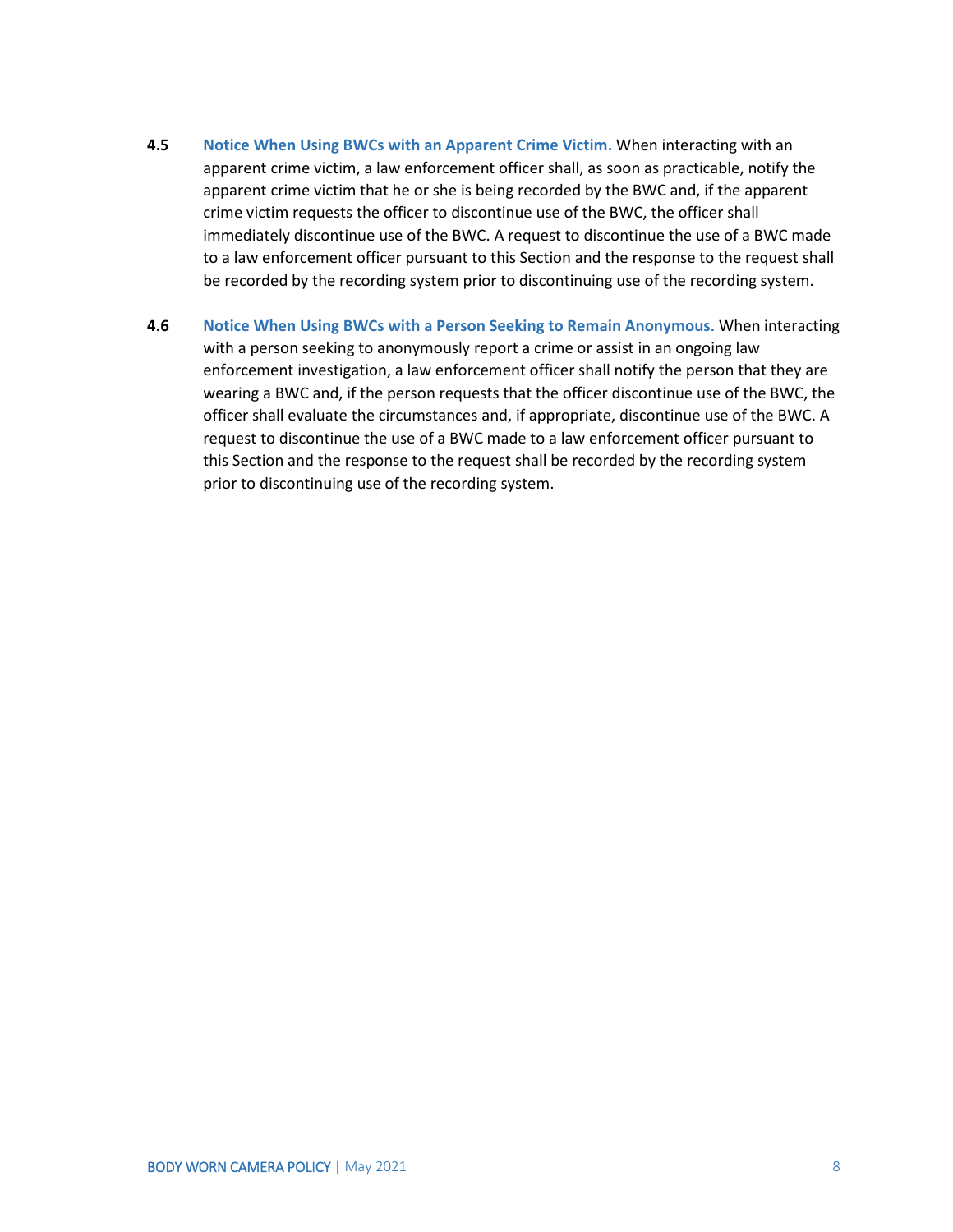### <span id="page-11-0"></span>5 Standards Governing the Activation of BWCs

- **5.1 BWCs Used Only in Performance of Official Duties.** A BWC shall be activated only while in performance of official police duties and for the purpose of recording incidents, investigations, and police-civilian encounters involving those law enforcement activities specified in this Policy, or specified in a department's policy, standing operating procedure, directive, or order promulgated pursuant to this Policy. A BWC shall not be activated while the officer is on break or otherwise is not actively performing law enforcement functions (*e.g.*, while eating meals, while in a restroom, etc.). A BWC shall not be activated or used by an officer for personal purposes, or when engaged in police union business. Nor shall a BWC be used to record conversations involving counseling, guidance sessions, personnel evaluations, or any similar supervisory interaction. Any recordings from a BWC recorded in contravention of this Policy or any other applicable law shall be immediately brought to the attention of agency command staff and immediately destroyed by command staff following consultation and approval by the County Prosecutor or Director of the Office of Public Integrity and Accountability. Such footage shall not be admissible as evidence in any criminal, civil, or administrative proceeding.
- **5.2 Circumstances When BWC Activation is Generally Required.** Except as otherwise expressly provided in Section 7 or any other provision in this Policy, or by law, an officer equipped with a BWC shall be required to activate the device whenever the officer is responding to a call for service or at the initiation of any other law enforcement or investigative encounter between an officer and a member of the public, to include any of the following  $circumstances<sub>i</sub><sup>2</sup>$  $circumstances<sub>i</sub><sup>2</sup>$  $circumstances<sub>i</sub><sup>2</sup>$  unless there exists an immediate threat to the officer's life or safety that makes such activation impossible or dangerous; in such situations, the officer must activate the camera at the first reasonable opportunity to do so and it shall remain activated until the encounter has fully concluded and the officer leaves the scene:
	- (a) the officer initiates an investigative detention (*e.g.*, a *Delaware v. Prouse* traffic stop, a *Terry v. Ohio* criminal suspicion stop, or a checkpoint or roadblock stop);
	- (b) the officer is responding to a call for service and is at or near the location to which the officer has been dispatched;

<span id="page-11-1"></span><sup>&</sup>lt;sup>2</sup> Two or more of the below-listed activities are likely to occur during a single encounter or event. For example, a frisk ordinarily occurs after an officer already has initiated an investigative detention (*i.e.*, a "stop"), and a custodial interrogation typically occurs after the officer has arrested the person being interrogated. Although these specified activities often will co-occur and overlap, they are presented in this Section to ensure complete coverage of the circumstances when a BWC must be activated. The specified activity that occurs first during an unfolding encounter will trigger the obligation to activate a BWC. As explained in Section 5.3, once activated based upon the initiation of any of the listed police activities, the BWC generally must remain in operation until the police-civilian encounter is concluded (*i.e.*, until the officer is no longer interacting with or in the presence of the civilian), and not just while the officer is engaged in the specified activity that required activation.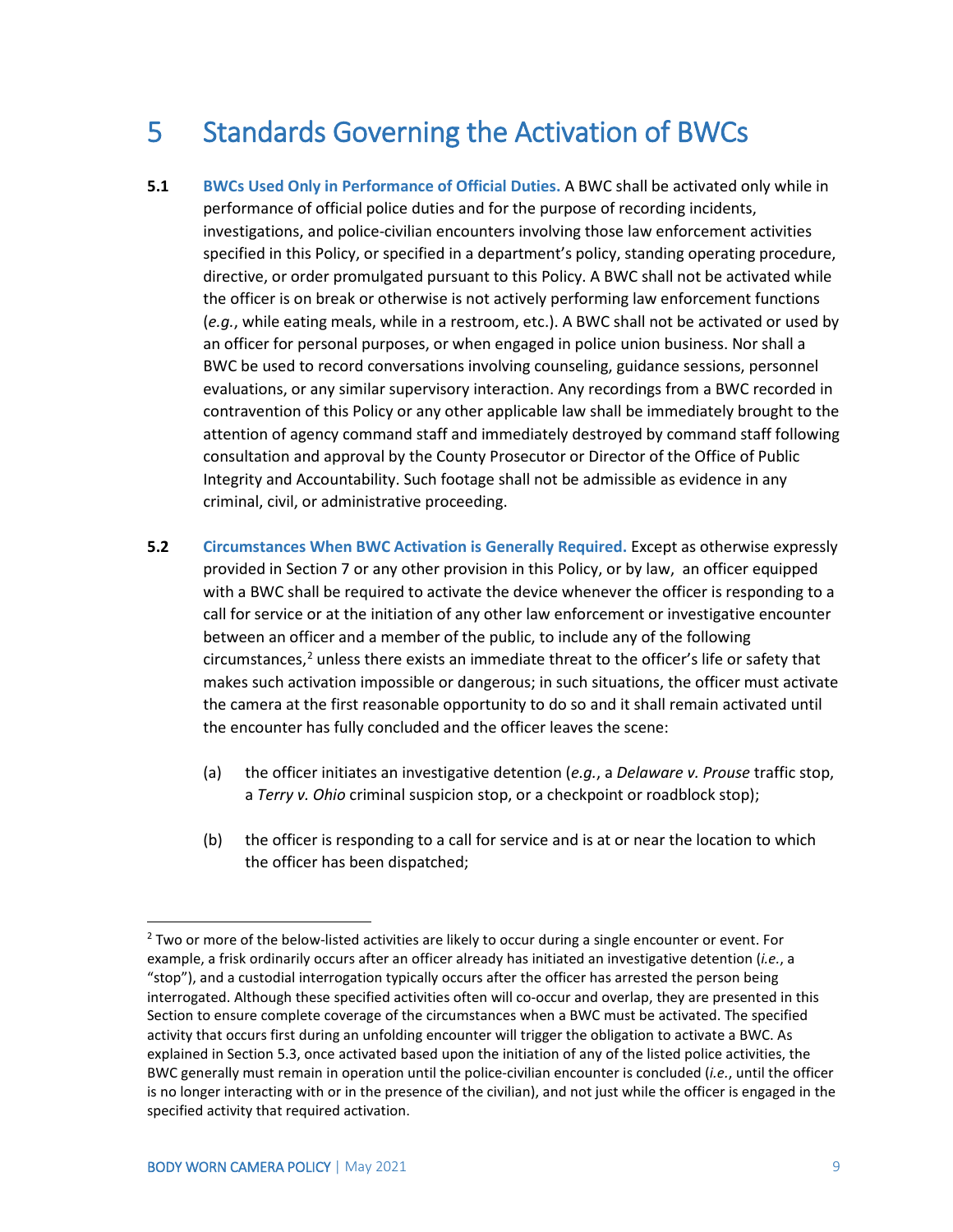- (c) the officer is conducting a motorist aid or community caretaking check;
- (d) the officer is interviewing a witness in the course of investigating a criminal offense;
- (e) the officer is conducting a custodial interrogation of a suspect, unless the interrogation is otherwise being recorded in accordance with Rule 3:17 (electronic recordation of station house interrogations);
- (f) the officer is making an arrest;
- $(g)$  the officer is conducting a protective frisk for weapons;
- (h) the officer is conducting any kind of search (consensual or otherwise);
- (i) the officer is engaged in a police response to any type of civil disorder in circumstances where the officer is engaged with or in the presence of civilians and the officer or any other officer on the scene may be required to employ constructive authority or force;
- (j) the officer uses constructive authority or force, or reasonably believes that constructive authority or force may be used in any encounter or situation not otherwise listed in this subsection based on specific and articulable facts warranting heightened caution that are documented by narration on the recording and/or in any investigation or incident report;<sup>[3](#page-12-0)</sup>
- (k) the officer is transporting an arrestee to a police station, county jail, or other place of confinement, or a hospital or other medical care or mental health facility; or
- (l) the officer reasonably believes that any other officer on the scene has undertaken or is engaged in any of the foregoing police actions/activities.
- **5.3 Continuous Recording Pending Completion of Encounter.** To ensure that the entire encounter/event/episode is recorded, in accordance with this Policy and the law, a BWC should be activated before a uniformed officer arrives at the scene of a dispatched call for service or other police activity listed in Section 5.2. *See also* note 1. However, the officer need not begin recording at the moment he or she receives instructions from a dispatcher

<span id="page-12-0"></span><sup>&</sup>lt;sup>3</sup> When circumstances necessitating the use of constructive authority or force arise suddenly during the course of swiftly-developing events, it may not be safe and practicable for an officer to activate a BWC before employing constructive authority or force. Nothing in this Policy should be construed or applied in a manner that jeopardizes officer safety by distracting the officer's attention from the immediate need to use such constructive authority or force. It should be noted that in many circumstances where the need to use constructive authority or force arises, the officer already would have initiated a police activity, such as a motor vehicle stop, *Terry* stop, or response to a call for service, that would have triggered the requirement to activate the BWC; see note 2 (recognizing that two or more police activities enumerated in this section often will co-occur during the course of a single police-citizen encounter).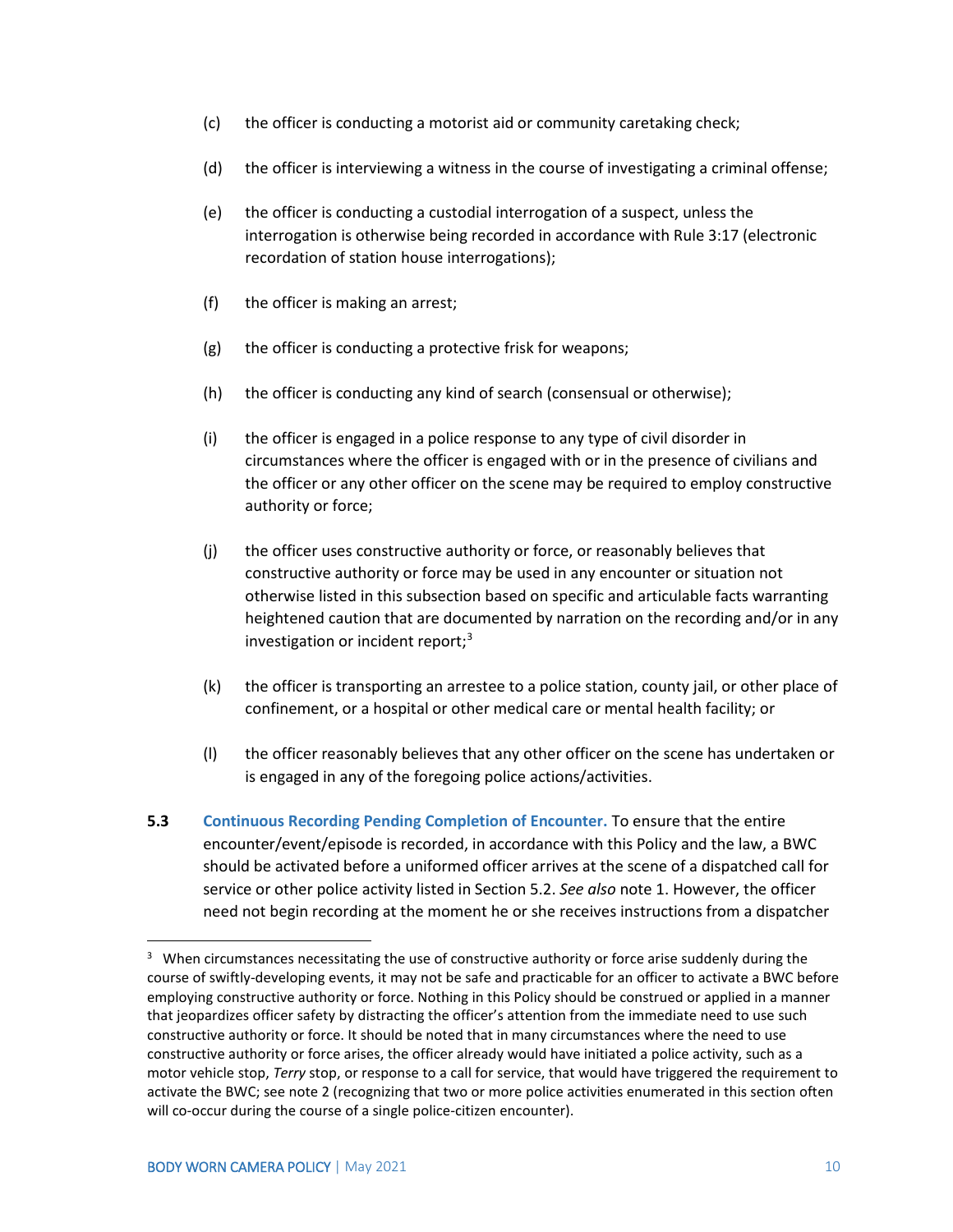to respond to a call for service. Rather, the officer may delay activation until they are near the destination.

- *5.3.1* Except as otherwise expressly provided in Section 6 or any other provision of this Policy, when a BWC is required to be activated by an officer pursuant to this Policy, the device must remain activated throughout the entire encounter/event/episode and shall not be deactivated until it is concluded (*e.g.*, the BWC-equipped officer has left the scene; all civilians involved in the encounter have left the scene; the officer has informed the dispatcher or a supervisor that the event has concluded; the event is "closed" on the department's computer-aided dispatch ("CAD") system, etc.).
- *5.3.2* When a BWC is activated pursuant to Section 5.2(k) (transport of arrestee), whether by an officer in uniform or in plain clothes, it shall remain activated at all times while the BWCequipped officer is in the presence of the arrestee and until the arrestee is secured in the holding cell or processing room, or until custody of the arrestee has been transferred to county jail personnel, or until the arrestee is with hospital/medical/mental health personnel and the officer is no longer in the presence of the arrestee.
- **5.4 Special Provisions Governing the Use of BWCs when Investigating Underage Alcohol and Marijuana Use.** Consistent with the provisions of N.J.S.A. 2C:33-15a(4), the video and audio recording functions of an officer's BWC shall be activated whenever the officer is responding to a call for service related to an underage person who is suspected of violating the law with respect to possessing or consuming an alcoholic beverage, marijuana, hashish, or a cannabis item, or at the initiation of any other law enforcement or investigative encounter between an officer and a person related to a violation or suspected violation of that provision. The BWC shall remain activated until the encounter has fully concluded and the officer leaves the scene and shall not be deactivated based on a request by a person who is the subject of the call for service related to a violation of N.J.S.A. 2C:33-15, or for any other reason.
- **5.5 Special Activation Rules Governing Certain Use-of-Force Incidents, In-Custody Deaths, and Other Exigent Circumstances Where Officers Are in Danger.** Notwithstanding any other provision of this Policy, when an officer equipped with a BWC is dispatched to or otherwise goes to the scene of a "Law Enforcement Incident" as defined in AG Directive 2019-4, the officer shall activate the BWC before arriving at the scene when feasible. Notwithstanding any other provision of this Policy, an officer while at the scene of a "Law Enforcement Incident" shall not de-activate the BWC unless instructed to do so by the assistant prosecutor or assistant or deputy attorney general supervising the investigation of the deadly-force incident pursuant to AG Directive 2019-4, or his or her designee. Such instruction may be given telephonically by the assistant prosecutor, assistant or deputy attorney general, or designee supervising the investigation.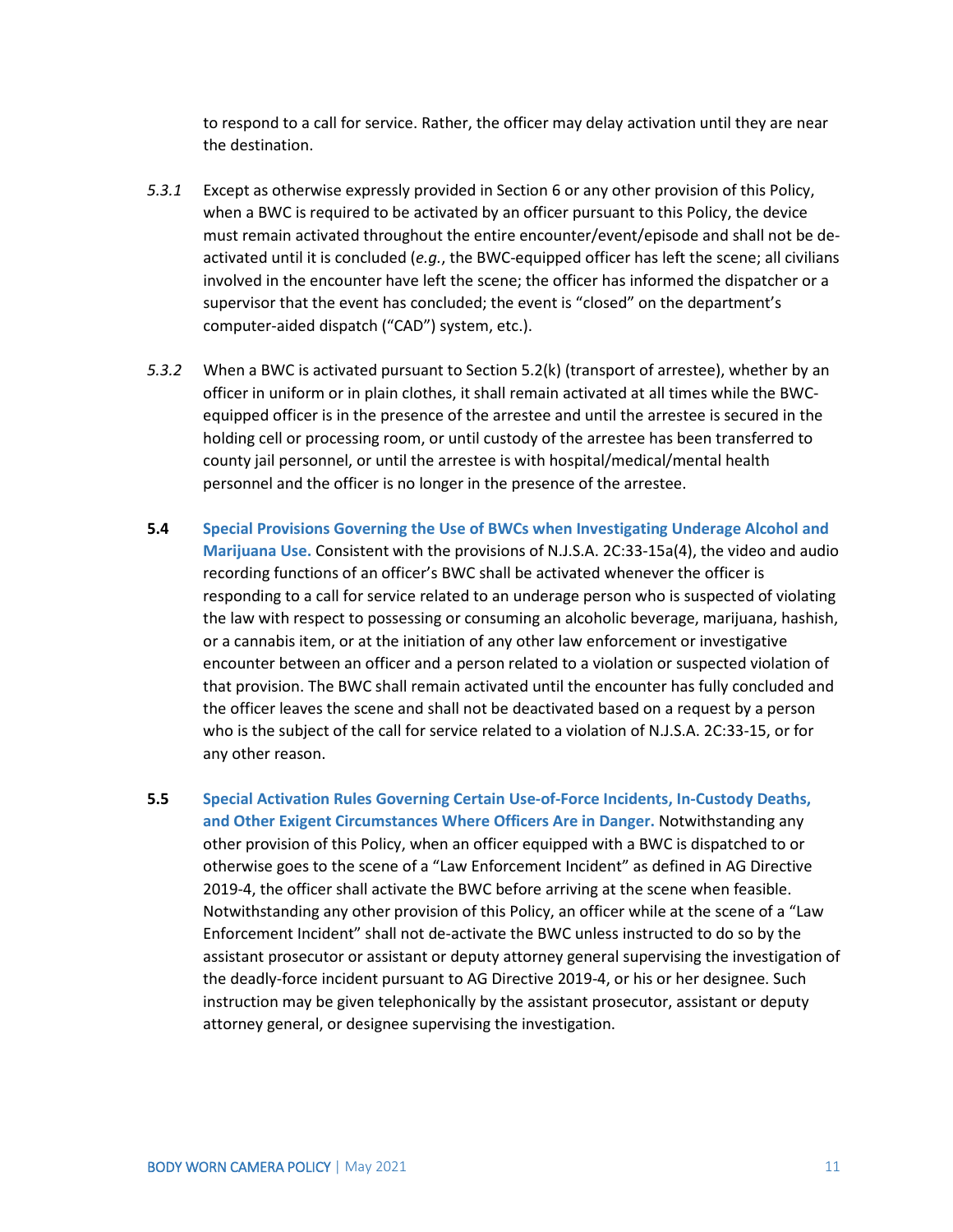### <span id="page-14-0"></span>6 Standards Governing the De-activation of BWCs upon the Request of a Civilian, When Discussing Investigation Strategy or Planning, or on Instruction of a Prosecutor

#### **6.1 De-Activation at the Request of a Civilian Providing Information/Cooperation.**

Notwithstanding Section 5.3, an officer may de-activate a BWC when a civilian conversing with the officer requests that the device be turned off under circumstances where it reasonably appears that the person will not provide information or otherwise cooperate with the officer unless that request is respected.<sup>[4](#page-14-1)</sup> The officer shall not suggest to the person that the BWC should be de-activated; nor shall the officer ask the person whether he or she would prefer that the BWC be de-activated. Rather, the request for de-activation must be self-initiated by the civilian. The officer may explain the consequences of deactivation (*e.g.*, evidence relevant to a criminal investigation will not be recorded). In deciding whether to de-activate the BWC, the officer shall consider the privacy and safety interests of the person requesting de-activation, whether the encounter is occurring in the person's residence, and the need for the information or assistance that the person will provide only if the de-activation request is honored.

- **6.2 De-Activation at the Request of a Person Seeking Emergency Medical Assistance.** Notwithstanding Section 5.3, an officer may de-activate a BWC when a person, other than an arrestee, is seeking emergency medical services for him or herself or another and requests that the BWC be de-activated. In deciding whether to de-activate the BWC, the officer shall consider the privacy interests of the person requesting de-activation and the person in need of medical assistance.
- **6.3 Procedures for De-Activation Upon a Civilian's Request.** When an officer de-activates a BWC pursuant to Section 6.1 or 6.2, the following procedures shall be followed: 1) the colloquy between the officer and the civilian concerning the request for de-activation shall be electronically recorded; 2) the officer before de-activating the BWC shall narrate the circumstances of the de-activation (*e.g.*, "I am now turning off my BWC as per the victim's request."); 3) the officer shall report the circumstances concerning the de-activation to his or her superior as soon as is practicable; and 4) the officer shall document the circumstances of the de-activation in any investigation or incident report concerning the incident under investigation. *See also* Section 9.3 (notations (*i.e.*, "tagging") to indicate BWC recordings that raise special privacy or other issues).

<span id="page-14-1"></span> <sup>4</sup> *Cf. R.* 3:17(b)(iv) (explaining that station house custodial interrogations must be electronically recorded unless "a statement is made during a custodial interrogation by a suspect who indicated, prior to making the statement, that he/she would participate in the interrogation only if it were not recorded; provided however, that the agreement to participate under that condition is itself recorded").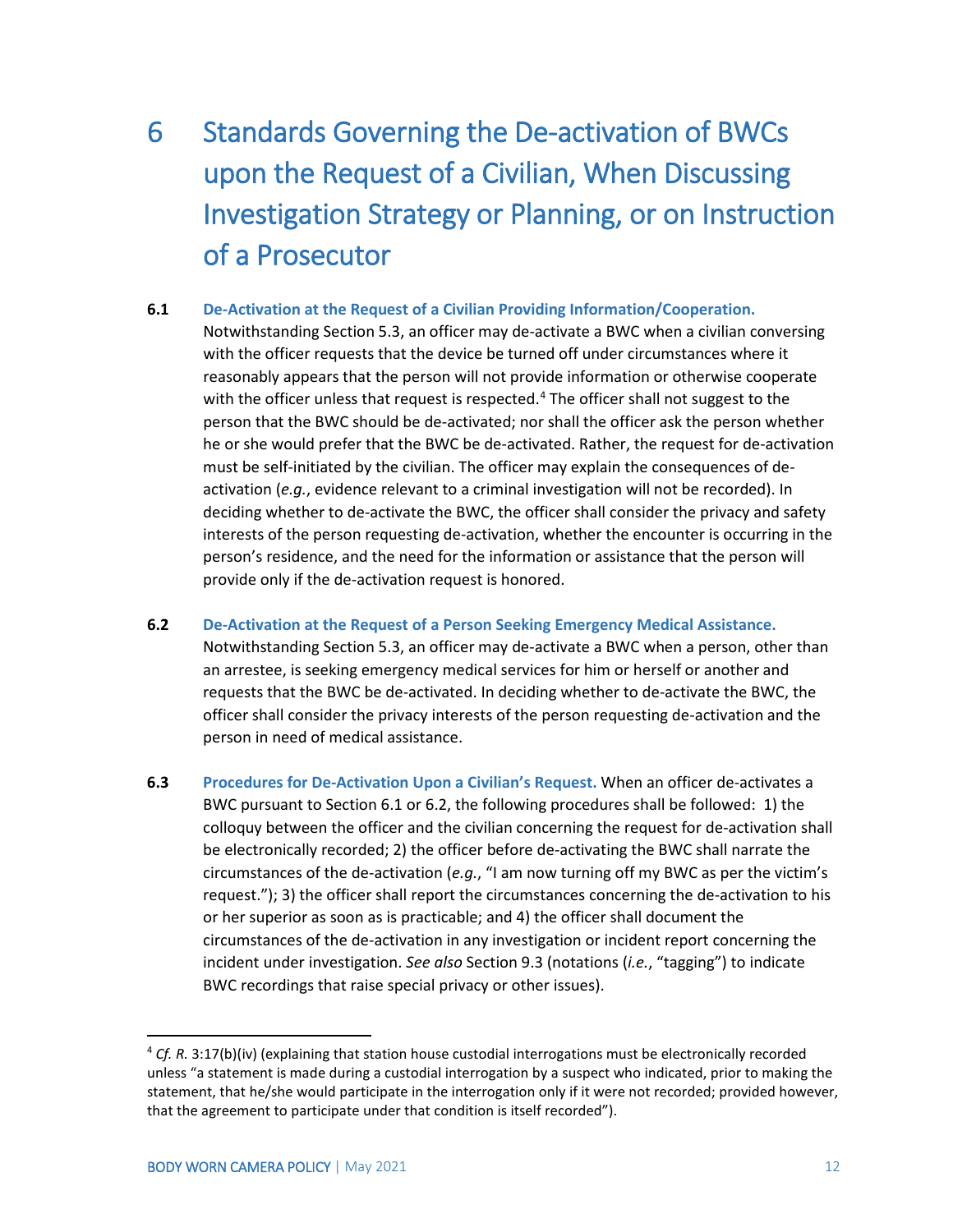- **6.4 Decision to Decline a Civilian's De-Activation Request.** If an officer declines a request to de-activate a BWC pursuant to Section 6.1 or 6.2, the reasons for declining the request (*e.g.*, the officer believes that there is a reasonable possibility that it may be necessary to use constructive authority or force during the encounter) must be documented and shall be reported to the officer's superior as soon as it is safe and practicable to do so, unless the agency's policy prohibits de-activation authorized by Section 6.1 or 6.2.
- *6.4.1* In the event that the officer declines a de-activation request, the officer immediately shall inform the person making the request of that decision. An officer shall be prohibited from misleading the person making the de-activation request pursuant to Section 6.1 or 6.2 into believing that the BWC has been turned off when in fact it is operating unless the County Prosecutor or designee or the Director of the Division of Criminal Justice or designee expressly has authorized covert recording. Note that pursuant to Section 4.5, an officer may not decline a request from an apparent crime victim to discontinue recording of the encounter via the BWC.

#### **6.5 De-Activation During Criminal Investigation Strategy/Planning Discussions.**

Notwithstanding Section 5.3, and subject to the requirements of Section 5.5, unless the agency adopts a policy that prohibits or restricts de-activation as may be authorized by this Section, a BWC-equipped officer may de-activate a BWC while participating in a discussion pertaining to criminal investigation strategy and planning (*e.g.*, to consider what investigative techniques to pursue, such as what questions to pose to a suspect or witness, whether to summon a drug/explosives detection canine, whether to apply for a search warrant, whether to request permission to conduct a consent search, or to conduct another type of warrantless search, etc.), provided that the strategy/planning discussion is not conducted in the immediate presence of a civilian (*i.e.*, under circumstances where a civilian might overhear the strategy discussion), and further provided that the BWCequipped officer is not actively engaged in the collection of physical evidence (*i.e.*, conducting a search). When an officer de-activates a BWC pursuant to this Section, the officer shall narrate the circumstances of the de-activation (*e.g.*, "I am now turning off my BWC to discuss investigative strategy with my supervisor.").

- **6.6 De-Activation on Instruction from Prosecutor.** Notwithstanding Section 5.3, an officer may de-activate a BWC when specifically authorized to do so by an assistant prosecutor or assistant or deputy attorney general for good and sufficient cause as determined by the assistant prosecutor or assistant or deputy attorney general. When an officer de-activates a BWC pursuant to this Section, the officer shall narrate the circumstances of the deactivation indicating the assistant prosecutor or assistant or deputy attorney general who authorized the de-activation (*e.g.*, "I am now turning off my BWC as per the instruction of assistant prosecutor (insert name).").
- **6.7 Re-activation When Reason for De-Activation No Longer Exists.** In any instance where a BWC was de-activated pursuant to Sections 6.1, 6.2, 6.5, or 6.6, the device shall be reactivated as soon as it is safe and practicable to do so if and when the circumstances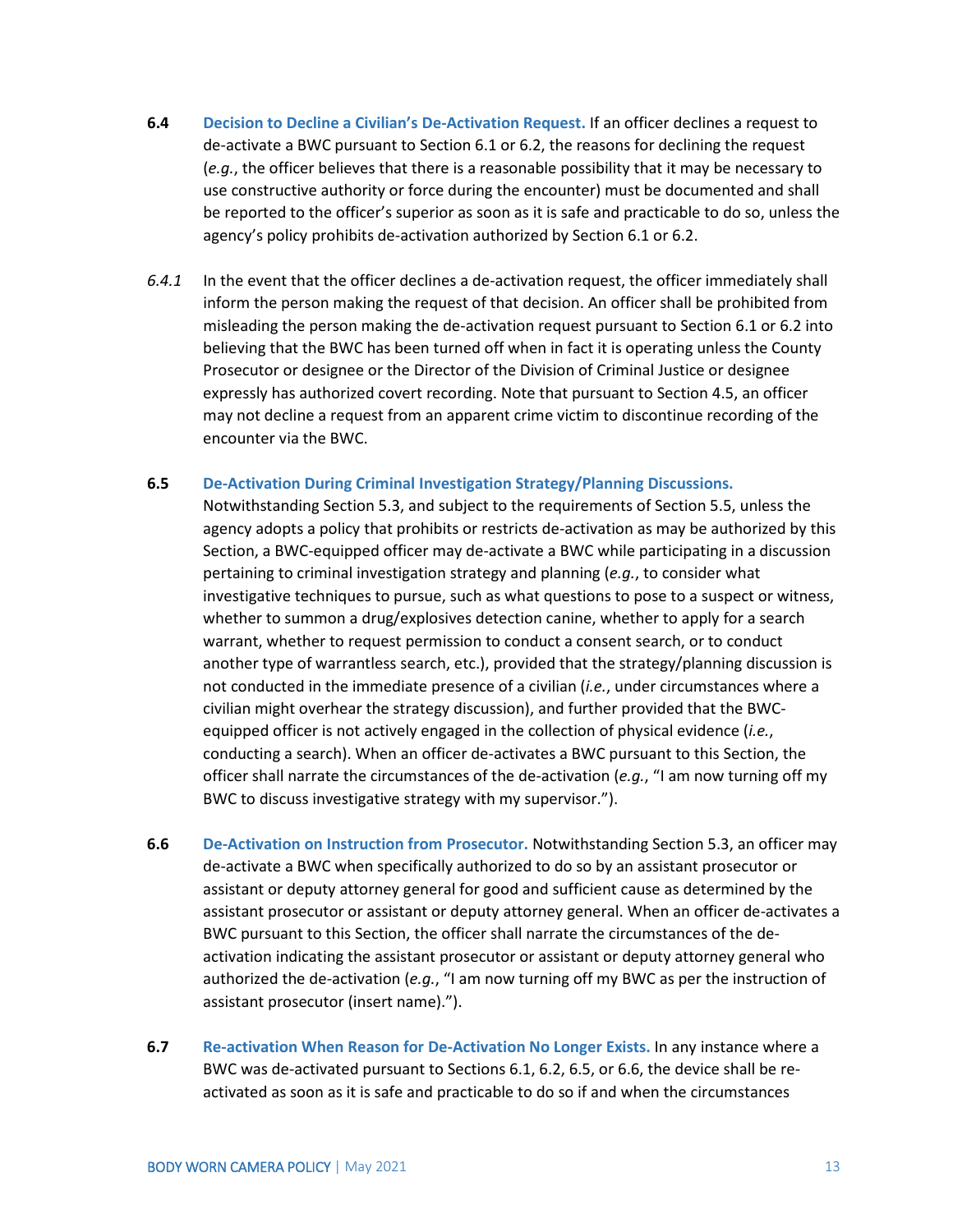justifying de-activation no longer exist (*e.g.*, the interview of the person requesting deactivation is completed), and the officer would otherwise be required to activate the BWC (*e.g.*, where the officer proceeds to other investigative activities that are required to be recorded pursuant to this Policy).

**6.8 Re-Activation When Actual Law Enforcement Force is Authorized.** Notwithstanding any other provision of this Policy, in any instance where a BWC was de-activated pursuant to Sections 6.1, 6.2, 6.5, 6.6, or any other provision of this Policy, or de-activated pursuant to any policy, standing operating procedure, directive, or order issued by a department, if the circumstances develop so that an officer is authorized to use force, the BWC shall be reactivated as soon as it is safe and practicable to do so.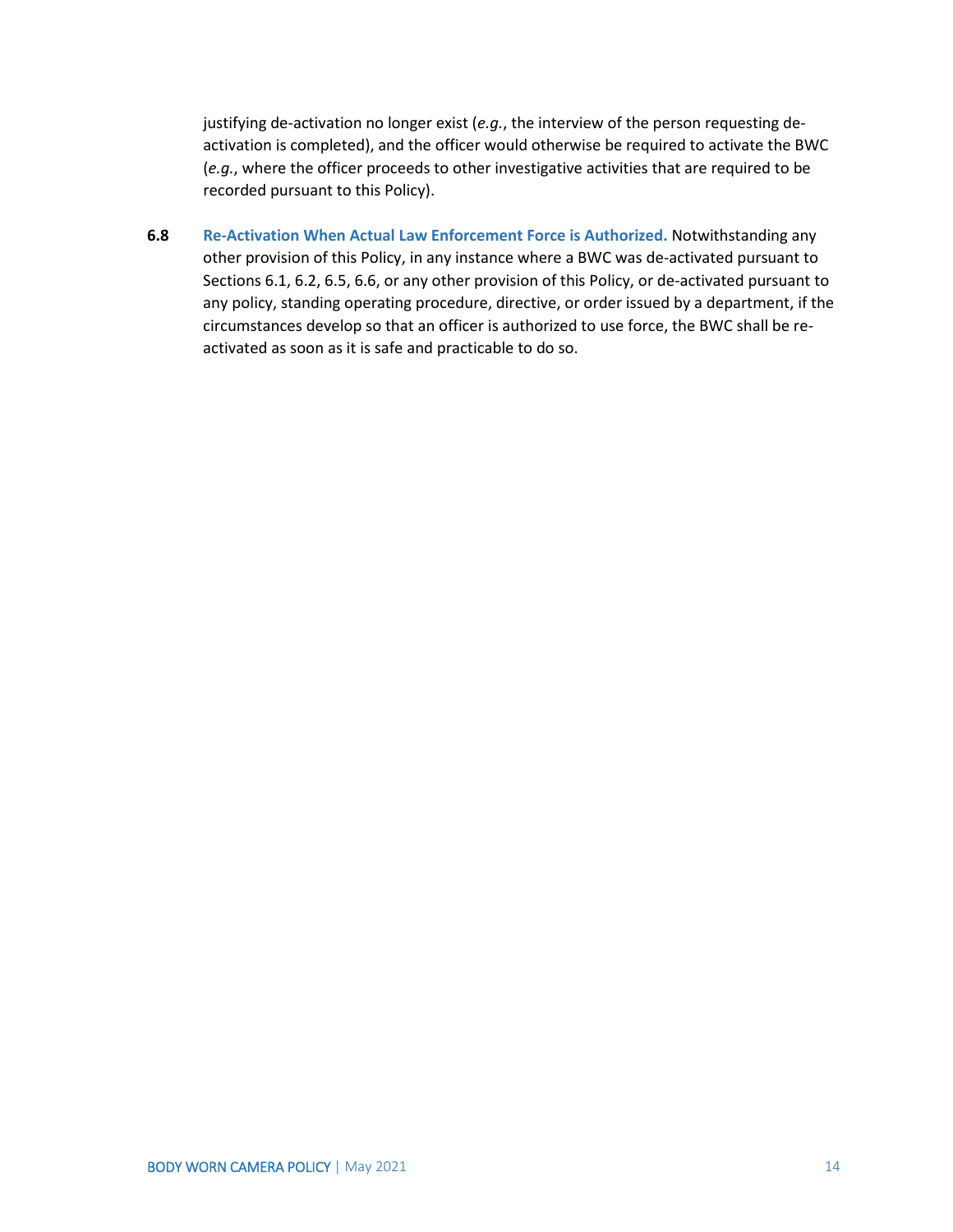### <span id="page-17-0"></span>7 Circumstances When BWC Activation/Use Is Subject to Special Conditions or Restrictions

- **7.1 Special Restrictions When Recording in Schools, Healthcare/Treatment Facilities, and Places of Worship.** Notwithstanding Sections 5.2 and 5.3 of this Policy, and except as otherwise required by Section 5.5, unless the officer is actively engaged in investigating the commission of a criminal offense, or is responding to an emergency, or reasonably believes that he or she will be required to use constructive authority or force, the officer shall not activate a BWC, or shall de-activate a BWC that has been activated, while the officer: 1) is in a school or youth facility or on school or youth facility property under circumstances where minor children would be in view of the BWC; 2) is in a patient care area of a healthcare facility, medical office, or substance abuse treatment facility under circumstances where patients would be in view of the BWC; or 3) is in a place of worship under circumstances where worshipers would be in view of the BWC. *See also* Section 9.3 (notation (*i.e.*, "tagging") of certain events/encounters raising privacy or other special issues).
- *7.1.1* If an officer is required to de-activate the BWC in accordance with the provisions of this Section, the officer shall narrate the reason for de-activation (*e.g.*, "I am entering a school building where children are present."). The BWC shall be re-activated as soon as it is safe and practicable to do so if and when the circumstances requiring de-activation no longer exist (*e.g.*, the officer is conversing with an adult as part of a criminal investigation while in a place within the school where children would not be in view of the BWC).
- **7.2 Special Restrictions When Undercover Officers or Confidential Informants May Be Recorded.** Notwithstanding the provisions of Sections 5.2 and 5.3 of this Policy, and except as otherwise required by Section 5.5, an officer shall not activate a BWC, or shall deactivate a BWC that has been activated, if the officer knows or reasonably believes that the BWC would risk revealing the identity of an undercover officer or confidential informant or otherwise would pose a risk to the safety of an undercover officer or confidential informant, unless such activation is expressly authorized by a supervisor, or unless the exigency of the situation and danger posed to an officer (*e.g.*, active shooter, actual use of police force, officer in distress, etc.) require that the encounter/incident be recorded, in which event the officer shall inform his or her supervisor that the recording risks revealing the identity of an individual as an undercover officer or confidential informant. *See also* Section 9.3 (notation or "tagging" to indicate a BWC recording that raises special issues); Section 9.5 (prosecutor's authority to seek protective order when complying with discovery obligations).
- *7.2.1* Notwithstanding the foregoing general rule prohibiting the recording of an undercover officer or confidential informant, in the event of a planned arrest/search warrant execution where it is expected that an undercover officer or confidential informant would be present (*e.g.*, a raid where the undercover operative will be arrested to preserve his or her cover),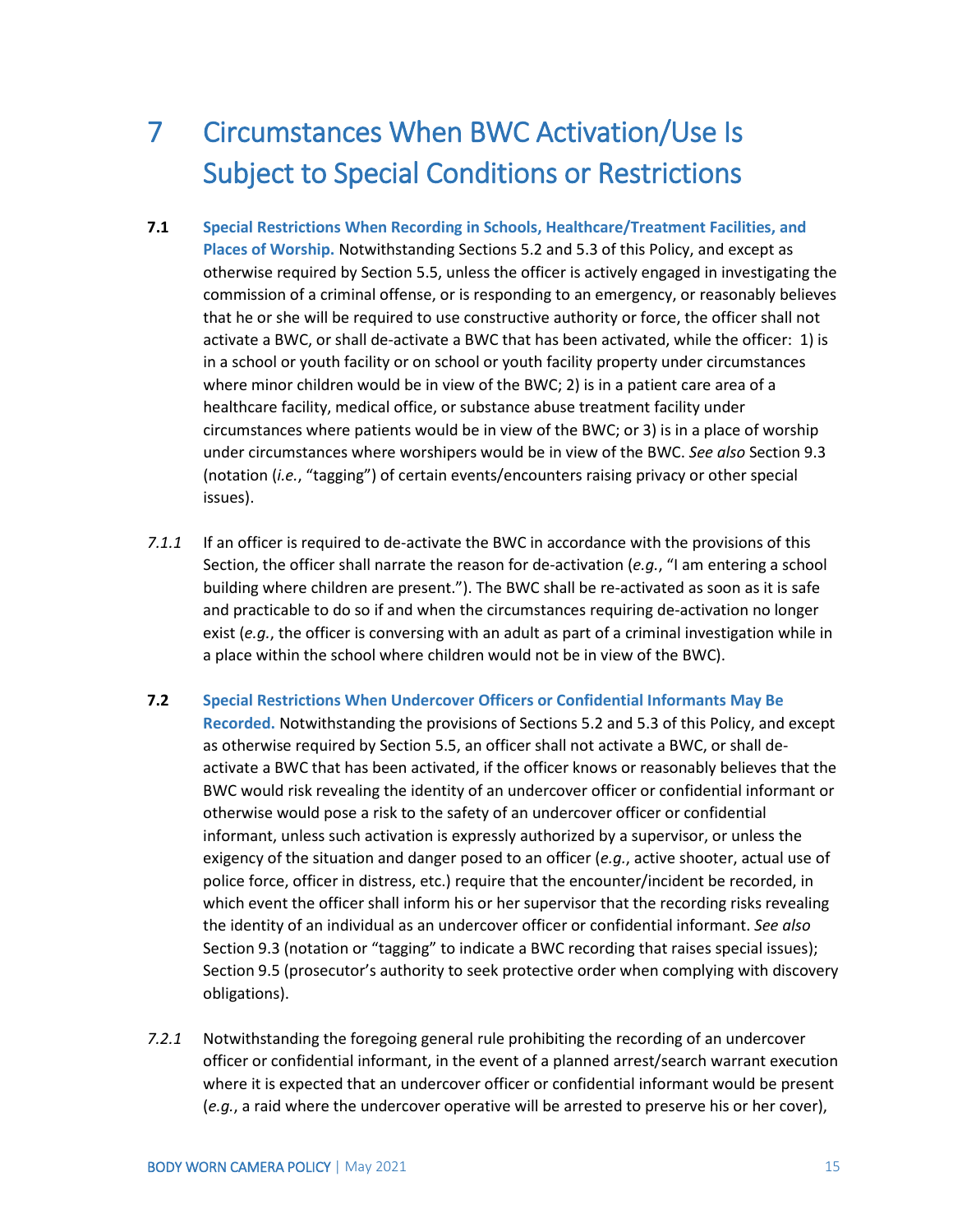the County Prosecutor or designee, or the Director of the Division of Criminal Justice or designee, may provide specific instruction to any BWC-equipped officers participating in the operation on whether to activate their devices.

- *7.2.2* The BWC shall be activated/re-activated as soon as it is safe and practicable to do so if and when the risk of capturing the image of an undercover officer or confidential informant no longer exists.
- **7.3 Special Precautions When a BWC Recording May Reveal Tactical Operations Information.** In the event that a BWC worn during the execution of tactical operations (*e.g.*, "Special Operations" or "SWAT" operations, execution of arrest and/or search warrant, etc.) records confidential tactical information the disclosure of which might jeopardize future operations or officer safety (*e.g.*, verbal codes or hand signals used to communicate information or instructions, techniques for interior movements and clearing rooms, techniques to convince persons to open doors, etc.), the recording shall be "tagged" in accordance with Section 9.3. *See* N.J.S.A. 47:1A-1.1 (exempting from disclosure under the Open Public Records Act "security measures and surveillance techniques which, if disclosed, would create a risk to the safety of persons"); N.J.A.C. 13:1E-3.2 (2) (exempting records that may reveal "surveillance, security, tactical, investigative, or operational techniques"); *see also* Section 9.5 (prosecutor's authority to seek protective orders when complying with discovery obligations).
- **7.4 Special Restrictions on Recording in Courtrooms.** An officer shall not activate a BWC while in a courtroom during court proceedings, unless the officer is responding to a call for service or is authorized to use constructive force or authority.
- **7.5 De-Activation/Removal of BWC From Alcohol Breath Testing Area.** In order to eliminate any argument that radio frequency interference from a BWC affected an electronic alcohol breath test, BWCs shall be deactivated, turned off and removed from the area of the breath test instrument before an electronic breath test is conducted. Nothing herein shall be construed to preclude the use of a BWC to record the behavior of a person arrested for driving while intoxicated other than while the person is in the breath-testing area while the electronic breath testing device is being operated. If this provision requires de-activation of a BWC, the officer shall narrate the reasons for de-activation (*e.g.*, "I am de-activating the BWC because the suspect is about to take a breath test."), and the BWC shall be reactivated when safe and practicable to do so following the completion of the breath testing operation.
- **7.6 Restrictions on Using BWCs With Enhanced Audio/Visual Capabilities.** Subject to the provisions of Section 12 of this Policy, if a department acquires a BWC with enhanced audio/video capabilities that allow it to record an image or conversation that could not be seen or heard by the officer wearing the device (*e.g.*, infrared night vision or thermal imaging, sound amplification that would record conversations occurring at a remote distance), that feature/capability shall not be used without the express approval of the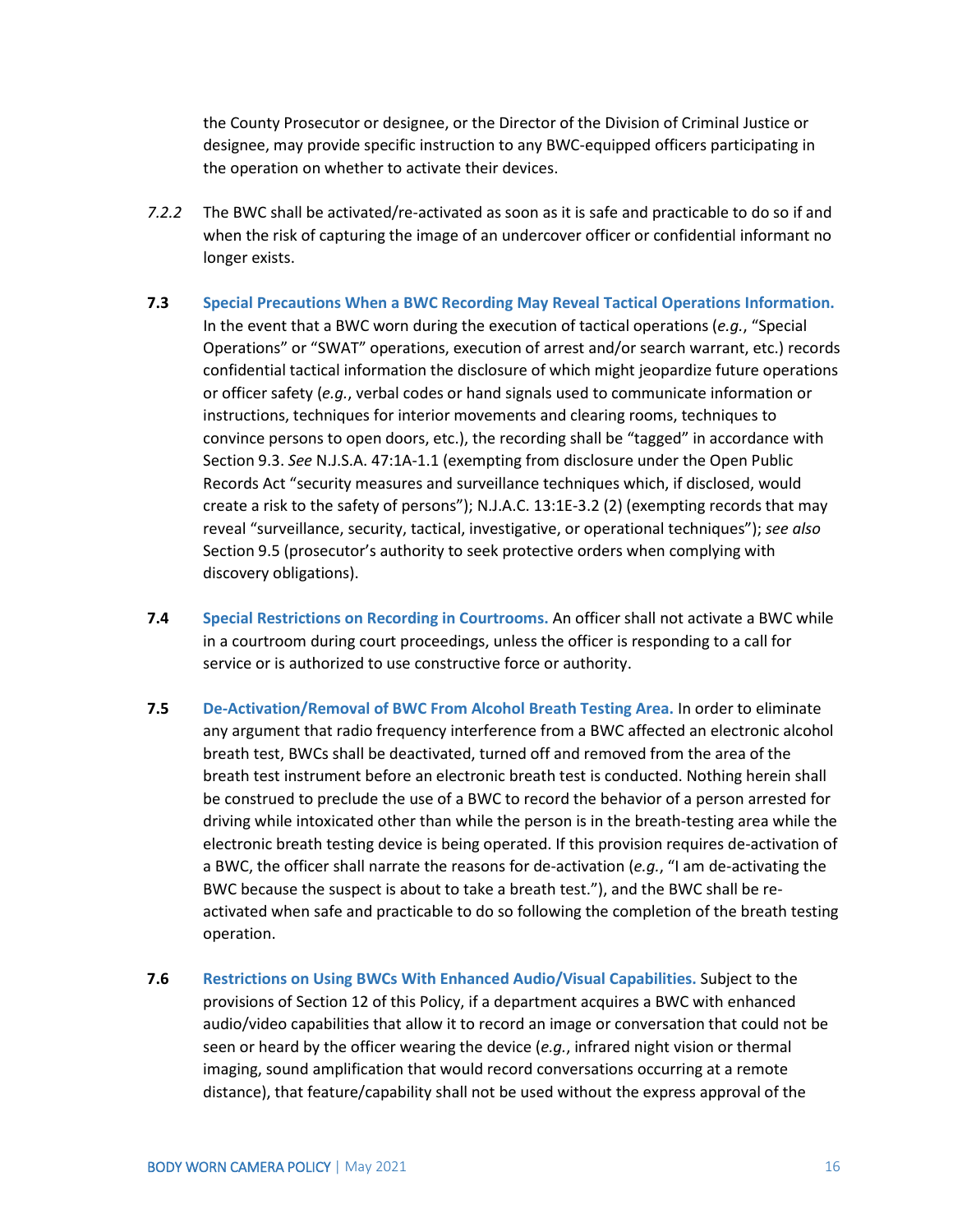County Prosecutor or designee, or the Director of the Division of Criminal Justice or designee, in accordance with any applicable legal requirements.

**7.7 Restrictions on Using BWCs Surreptitiously or to Gather Intelligence Information on First Amendment Protected Activity.** A BWC shall not be used surreptitiously. Additionally, a BWC shall not be used to gather intelligence information based on First Amendment protected speech, associations, or religion, or to record activity that is unrelated to a response to a call for service or a law enforcement or investigative encounter between a law enforcement officer and a member of the public, provided that nothing in this subsection shall be construed to prohibit activation of video and audio recording functions of a BWC as authorized under the law or this Policy.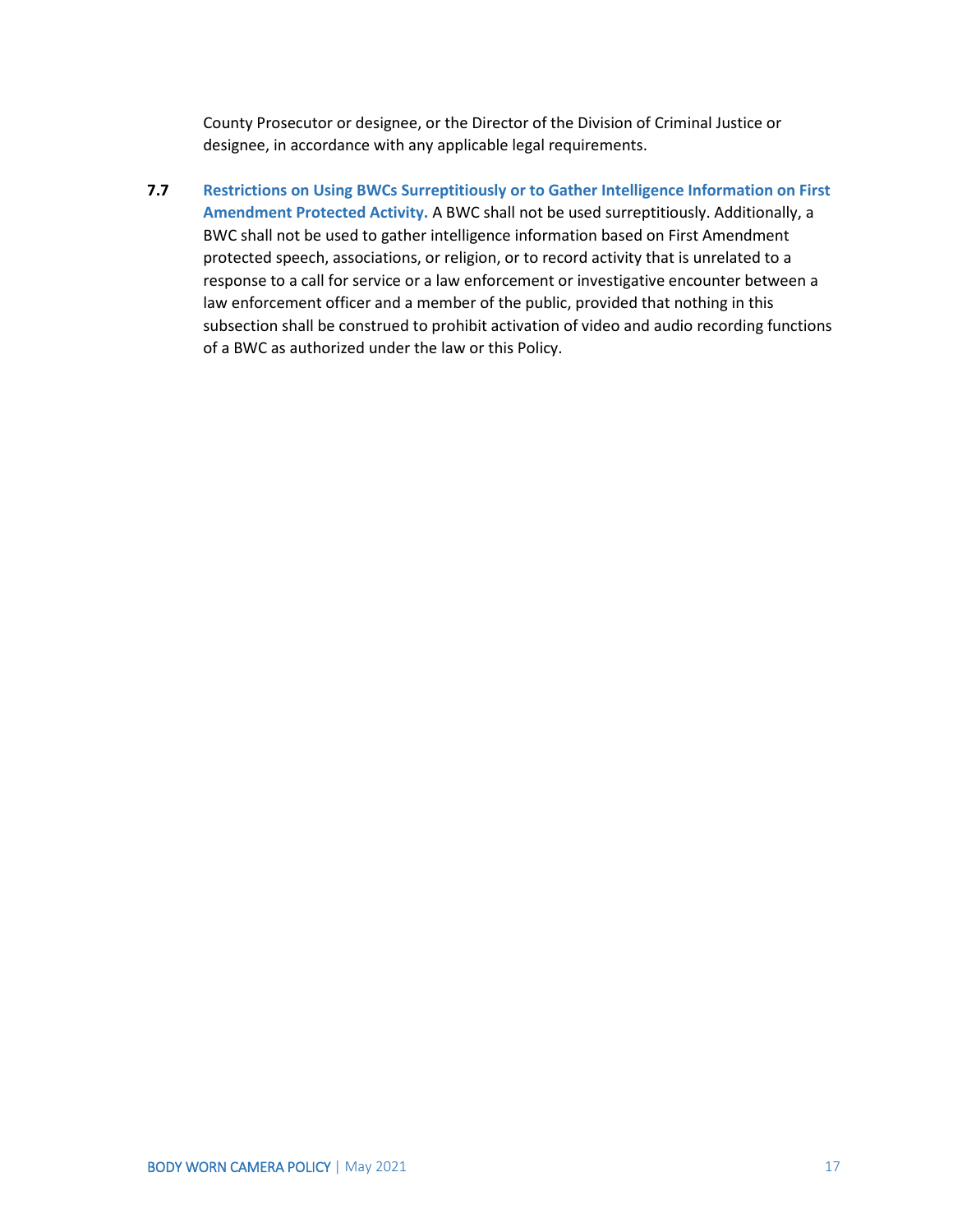### <span id="page-20-0"></span>8 Retention of BWC Recordings

- **8.1 Minimum 180-Day Retention Period.** A BWC recording shall be retained by the law enforcement agency that employs the officer for a retention period consistent with the provisions of this Section, after which time the recording shall be permanently deleted. A BWC recording shall be retained for not less than 180 days from the date it was recorded, but shall be subject to additional retention periods as required in Sections 8.2, 8.3 and 8.4.
- **8.2 Automatic Three-Year Retention Period.** A BWC recording shall automatically be retained for not less than three years if it captures images involving an encounter about which a complaint has been registered by a subject of the BWC recording.
- **8.3 Three-Year Retention Period Upon Request.** Subject to any applicable retention periods established in Section 8.4 to the extent such retention period is longer, a BWC recording shall be retained for not less than three years if voluntarily requested by:
	- (a) law enforcement officer whose BWC made the video recording, if that officer reasonably asserts the recording has evidentiary or exculpatory value;
	- (b) a law enforcement officer who is a subject of the BWC recording, if that officer reasonably asserts the recording has evidentiary or exculpatory value;
	- (c) any immediate supervisor of a law enforcement officer whose BWC made the recording or who is a subject of the BWC recording, if that immediate supervisor reasonably asserts the recording has evidentiary or exculpatory value;
	- (d) any law enforcement officer, if the BWC recording is being retained solely and exclusively for police training purposes;
	- (e) any member of the public who is a subject of the BWC recording;
	- (f) any parent or legal guardian of a minor who is a subject of the BWC recording; or
	- (g) a deceased subject's next of kin or legally authorized designee.

To effectuate subparagraphs (e), (f), and (g) of this Section, the member of the public, parent or legal guardian, or next of kin or designee shall be permitted to review the BWC recording to determine whether to request a three-year retention period, in accordance with the provisions of the Open Public Records Act, N.J.S.A. 47:1A-1 et seq., to determine whether to request a three-year retention period.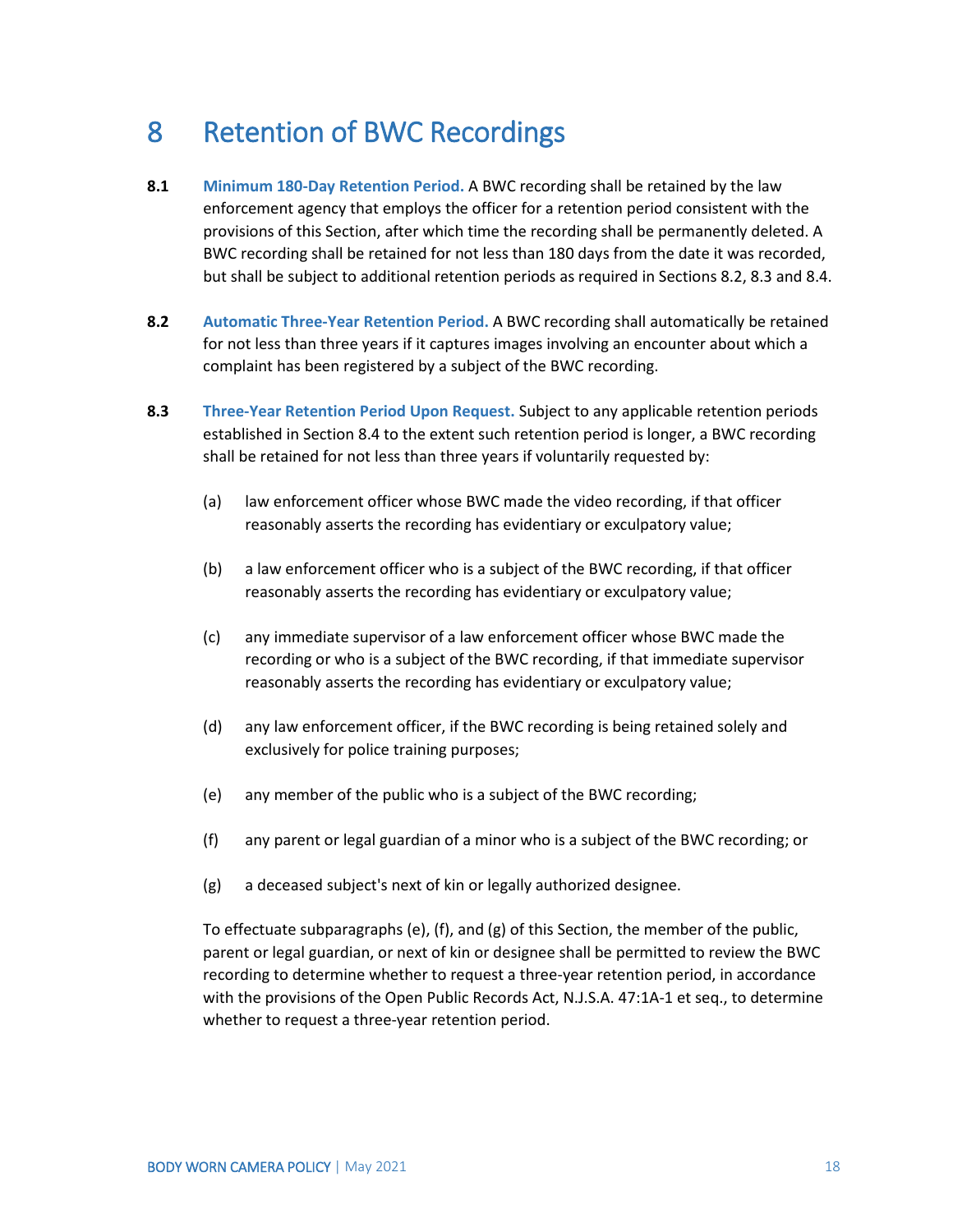- **8.4 Additional Retention Requirements.** Notwithstanding the provisions of Sections 8.1, 8.2, or 8.3 of this Policy, a BWC recording shall be subject to the following additional retention requirements:
	- (a) when a BWC recording pertains to a criminal investigation or otherwise records information that may be subject to discovery in a prosecution, the recording shall be treated as evidence and shall be kept in accordance with the retention period for evidence in a criminal prosecution;
	- (b) when a BWC records an arrest that did not result in an ongoing prosecution, or records the use of police force, the recording shall be kept until the expiration of the statute of limitations for filing a civil complaint against the officer or the employing law enforcement agency;
	- (c) when a BWC records an incident that is the subject of an internal affairs complaint, the recording shall be kept pending final resolution of the internal affairs investigation and any resulting administrative action.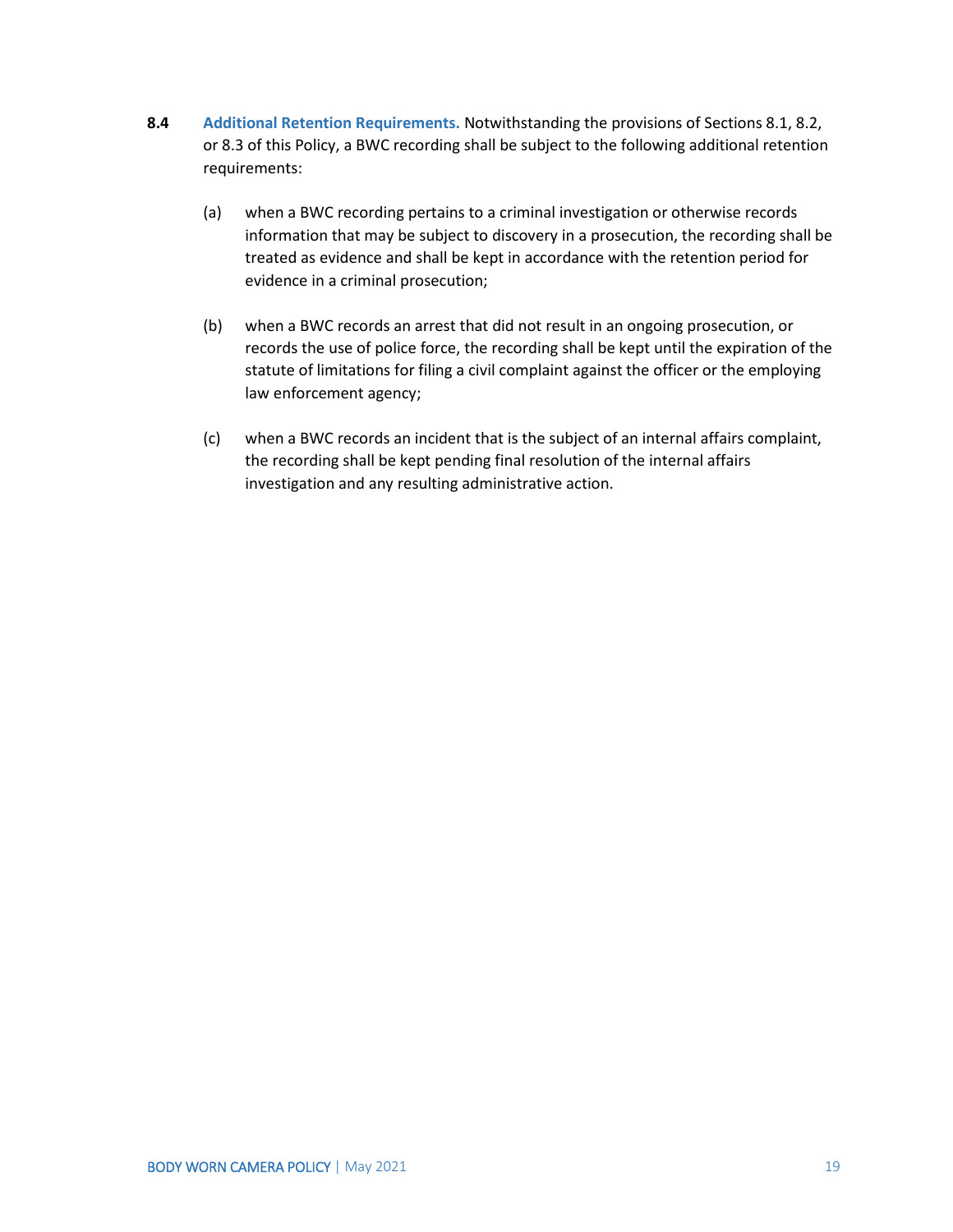### <span id="page-22-0"></span>9 Standards to Ensure Secure Storage and Accessibility of BWC Recordings

- **9.1 Procedures to Protect Integrity of BWC Recordings.** Every department shall establish and maintain a system and procedures to ensure the integrity and proper handling and storage of all BWC recordings. This system shall include provisions to:
	- (a) ensure that all recordings are uploaded to a secure data storage system in a timely fashion;
	- (b) prevent tampering with or deletion of recorded data both before and after downloading from the BWC and uploading to the storage system;
	- (c) prevent unauthorized access to stored BWC recordings;
	- (d) document all instances where BWC recordings are accessed, viewed, copied, disseminated, or deleted; and
	- (e) permit auditing of all instances where BWC recordings are accessed, viewed, copied, or deleted.
- **9.2 Capacity to Locate Specific BWC Recordings.** Every department shall establish and implement a system that permits the agency to locate and retrieve all recordings associated with a specific incident/event, investigation, case, or criminal charge. Accordingly, every department shall be required to develop and maintain a BWC control ledger or log, which may be computerized.
- *9.2.1* Every department shall establish and implement a system to ensure that relevant BWC recordings are provided in discovery in a timely fashion. The system established by the agency should include a provision to ensure that police arrest/incident/continuation reports indicate whether the incident or investigative activity described in the report was electronically recorded by a BWC. Police reports should, when feasible, indicate the corresponding BWC control ledger/log number, and the BWC control ledger/log should cross-reference the incident case number. Copies of BWC recordings made for the purpose of complying with the State's discovery obligations shall be provided to the prosecutor in a readily available media format.
- **9.3 Provisions to Identify ("Tag") Recordings That Raise Special Privacy or Safety Issues.** To identify BWC recordings that may raise special privacy or safety issues, every department that deploys BWCs shall establish and implement a system that permits a notation (*i.e.*, "tagging") to be made when the recording:
	- (a) captures the image of a victim of a criminal offense;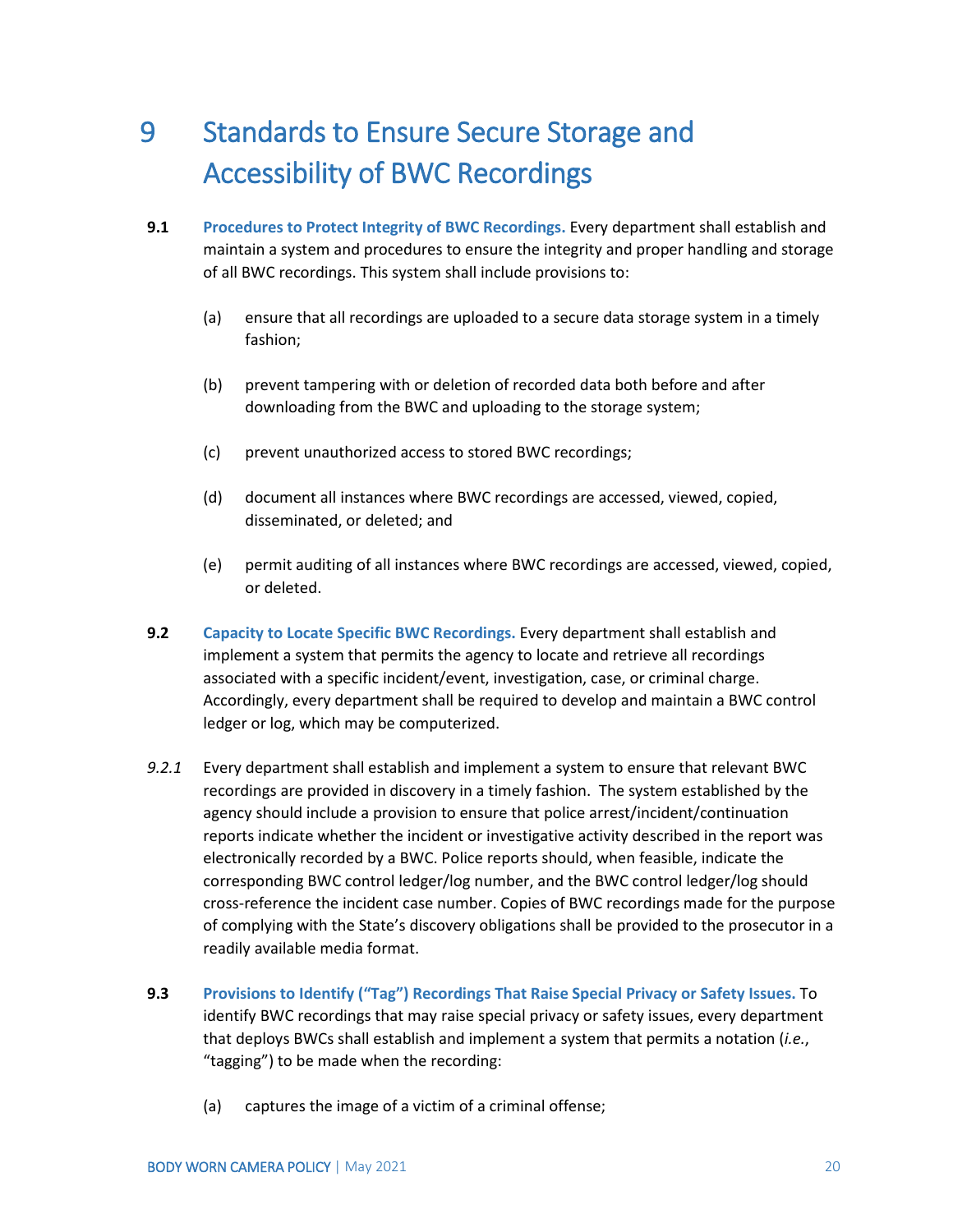- (b) captures the image of a child;
- (c) was made in a residential premises (*e.g.*, a home, apartment, college dormitory room, hotel/motel room, etc.), a school or youth facility, a healthcare facility or medical office, a substance abuse or mental health treatment facility, or a place of worship;
- (d) captures a conversation with a person whose request to de-activate the BWC was declined;
- (e) captures a special operations event or execution of an arrest and/or search warrant where confidential tactical information (*e.g.*, verbal codes and hand signals used to give direction to officers, techniques for interior movements and clearing rooms during execution of a warrant, techniques for convincing persons to open doors during warrant execution, etc.) may have been recorded;
- (f) captures the image of an undercover officer or confidential informant; or
- (g) captures the screen of a police computer monitor that is displaying confidential personal or law enforcement sensitive information. *See also* Section 7.1 (requiring notice to the prosecutor when a BWC captures the image of a patient at a substance abuse treatment facility).

Subject to the provisions of Section 12 of this Policy, an agency's policy, standing operating procedure, directive, or order issued pursuant to Section 3.1 may specify additional circumstances when a BWC recording will be "tagged."

- **9.4 Approval for Access to "Tagged" BWC Recordings.** A BWC recording tagged pursuant to Section 9.3 shall not be accessed, viewed, copied, disseminated, or otherwise used without first obtaining the permission of the County Prosecutor or designee, or the Director of the Division of Criminal Justice or designee. The County Prosecutor or Director may authorize the law enforcement executive, and one or more superior officers or duty positions (*e.g.*, head of the detective bureau) identified by the law enforcement executive, to grant permission pursuant to this Section to access, view, copy, disseminate, or otherwise use BWC recordings tagged pursuant to Section 9.3. *See also* Section 10.1 (specifying the purposes for which access to a BWC recording is permitted).
- **9.5 Compliance with Discovery Obligations Relating to BWC Recordings That Might Expose Officers or Other Persons to Danger.** If disclosure of a BWC recording as part of the State's discovery obligations in a prosecution might present a danger to any officer or civilian (*e.g.*, reveal an undercover officer, confidential informant, surveillance site, etc.), or might reveal confidential tactical information the disclosure of which might jeopardize future operations or officer safety (*e.g.*, verbal codes or hand signals used to communicate information or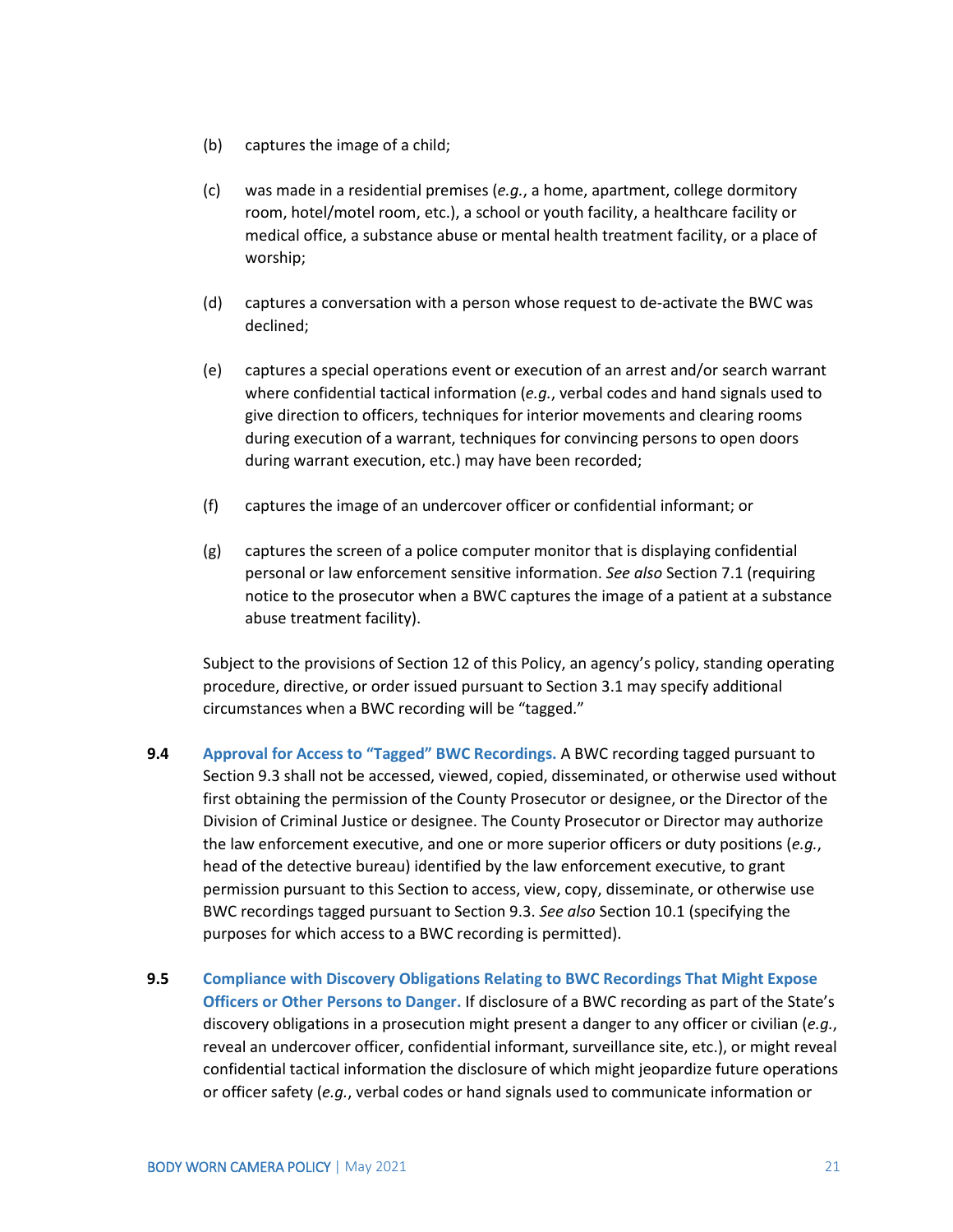instructions, techniques for interior movements and clearing rooms during execution of warrant, techniques for convincing persons to open doors during warrant execution, etc.), the County Prosecutor or designee, or Director of the Division of Criminal Justice or designee in cases prosecuted by the Division, shall, in the exercise of sound prosecutorial discretion, take such steps as are appropriate and authorized by law and/or Court Rule to protect the information from disclosure, such as by seeking a protective order from the court. *See* Section 7.3 ("tagging" of such BWC recordings).

**9.6 Third-Party Storage and Maintenance.** If a law enforcement agency authorizes a thirdparty to act as its agent in maintaining recordings from a BWC, the agent shall be prohibited from independently accessing, viewing, or altering any recordings, except to delete recordings as required by law or agency retention policies.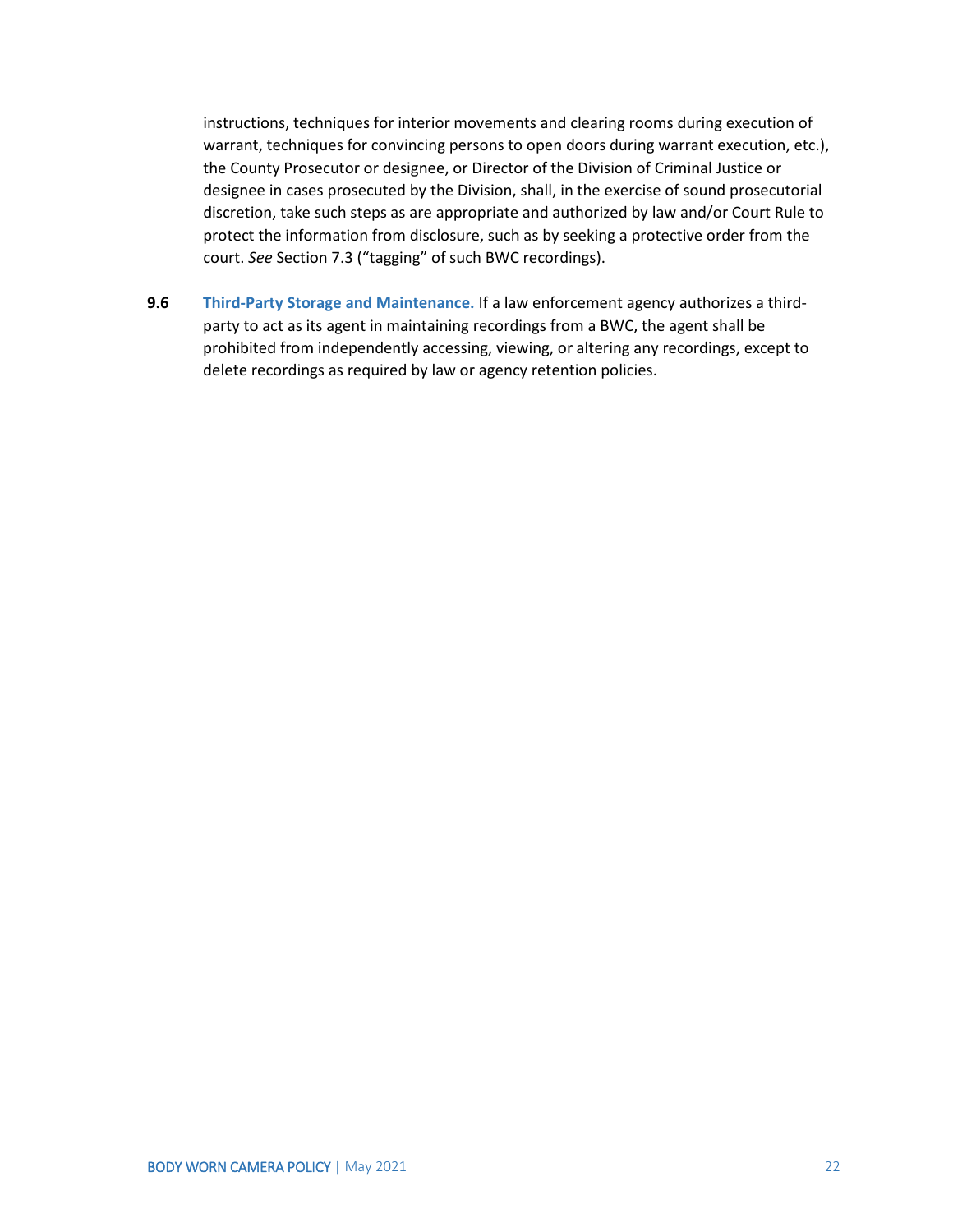### <span id="page-25-0"></span>10 Restrictions on Access to and Use and Dissemination of BWC Recordings

- **10.1 Specified Authorized Purposes for Accessing/Using Stored BWC Recordings.** No law enforcement officer or civilian employee of a law enforcement agency shall access, view, copy, disseminate, or otherwise use a BWC recording except for an official purpose as specified in this Section and the law. BWC recordings shall not be divulged or used by any law enforcement agency for any commercial or other non-law enforcement purpose. Access to and use of a stored BWC recording is permitted only:
	- (a) when relevant to and in furtherance of a criminal investigation or prosecution;
	- (b) when relevant to and in furtherance of an internal affairs investigation;
	- (c) when relevant to and in furtherance of a management review process to identify circumstances indicating possible police misconduct or to determine the existence of a pattern or practice of possible misconduct;
	- (d) when relevant to a supervisor's review of an officer's actions as part of the supervisory process authorized by the agency;
	- (e) to show to a civilian who intends to file a complaint against an officer to demonstrate what actually occurred during the encounter so that the person can make an informed decision whether to file the complaint;
	- (f) to comply with the State's discovery obligations in prosecutions pursuant to the Rules of Court;
	- (g) to comply with any other legal obligation to turn over the recording to a person or entity;<sup>[5](#page-25-1)</sup>
	- (h) to show or disseminate the recording to a civilian or a non-law enforcement entity, or to disseminate it to the public, where the County Prosecutor or designee, or Director of the Division of Criminal Justice or designee, determines that disclosure to that particular person/entity or the public is warranted because the person's/entity's/public's need for access outweighs the law enforcement interest in maintaining confidentiality;

<span id="page-25-1"></span> <sup>5</sup> When responding to a subpoena or court order, or a request pursuant to the Open Public Records Act or common law right to know, disclosure of a BWC recording under this paragraph is permitted only after providing notice to the County Prosecutor or designee, or the Director of the Division of Criminal Justice or designee, pursuant to Section 11 of this Policy.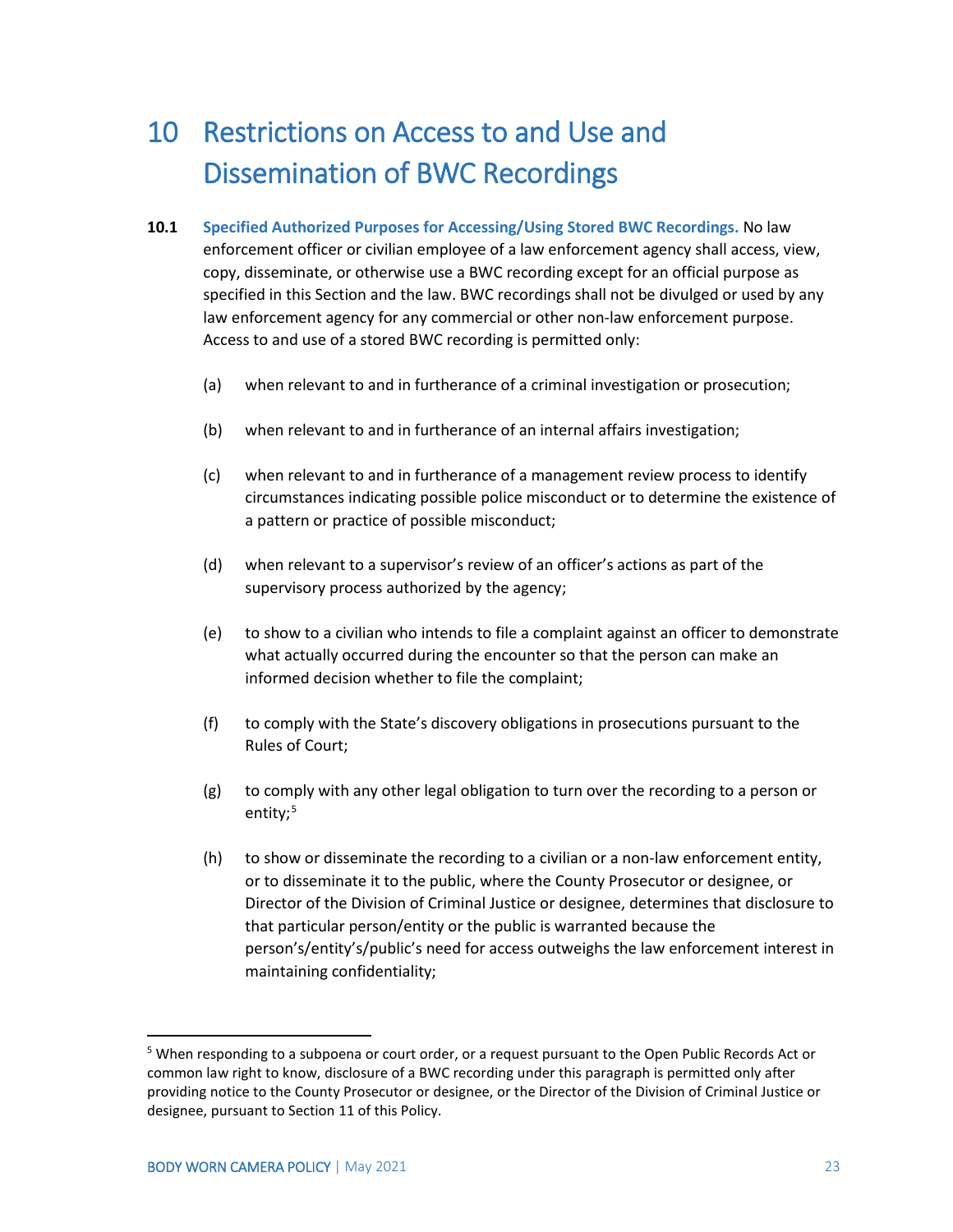- (i) for training purposes, provided that the recording is edited so that the identity of individuals depicted in the recording cannot be determined by persons viewing the training video unless the depicted individuals have consented to the recording being used for training purposes;
- (j) to conduct an audit to ensure compliance with this Policy and a department's policy, standing operating procedure, directive, or order promulgated pursuant to this Policy;
- (k) to enhance officer and public safety by providing intelligence information in preparation for a raid/warrant execution (*e.g.*, by providing information about the layout of a premises to be searched), when such use is approved by the County Prosecutor or designee, or the Director of the Division of Criminal Justice or designee; or
- (l) any other specified official purpose where the County Prosecutor or designee, or Director of the Division of Criminal Justice or designee, finds in writing that good and sufficient cause exists to authorize access to a particular BWC recording.
- **10.2 Restriction on Access to BWC Recordings Related to Investigations Conducted Pursuant to AG Directive 2019-4.** To ensure the integrity of the investigation of "Law Enforcement Incidents" conducted pursuant to AG Directive 2019-4, and to avoid possible contamination of a witness's personal recollection of events that could undermine his or her credibility as a witness, notwithstanding any other provision of this Policy, no civilian or law enforcement witness, including the principals of the investigation, shall be given access to or view a BWC recording of the incident, or a BWC recording of the response or on-scene investigation of the incident, without the express prior approval of the "Independent Investigator," as that term is defined in AG Directive 2019-4.

#### **10.3 Restriction on Access to BWC Recordings Prior to Creating Reports, Statements,**

**Interviews.** A law enforcement officer shall not review or receive an accounting of a BWC recording that is subject to a minimum three-year retention period pursuant to Sections 8.2 or 8.4 prior to creating any required initial reports, statements, and interviews regarding the recorded event. Subject to the provisions of Section 10.2 of this Policy, nothing in this paragraph is intended to prevent the officer from considering, reviewing or receiving an accounting of such a BWC recording subsequent to the creation of any required initial reports, statements, and interviews regarding the recorded event.

*10.3.1* While information culled from the BWC recording may not be considered in creating an initial required report, statement or interview, after the creation of such initial report, statement or interview, in a case not subject to the provisions of Section 10.2 of this Policy, the officer may review the BWC recording and, if appropriate, create additional reports or make additional statements or documentation that revise or supplement the initial report,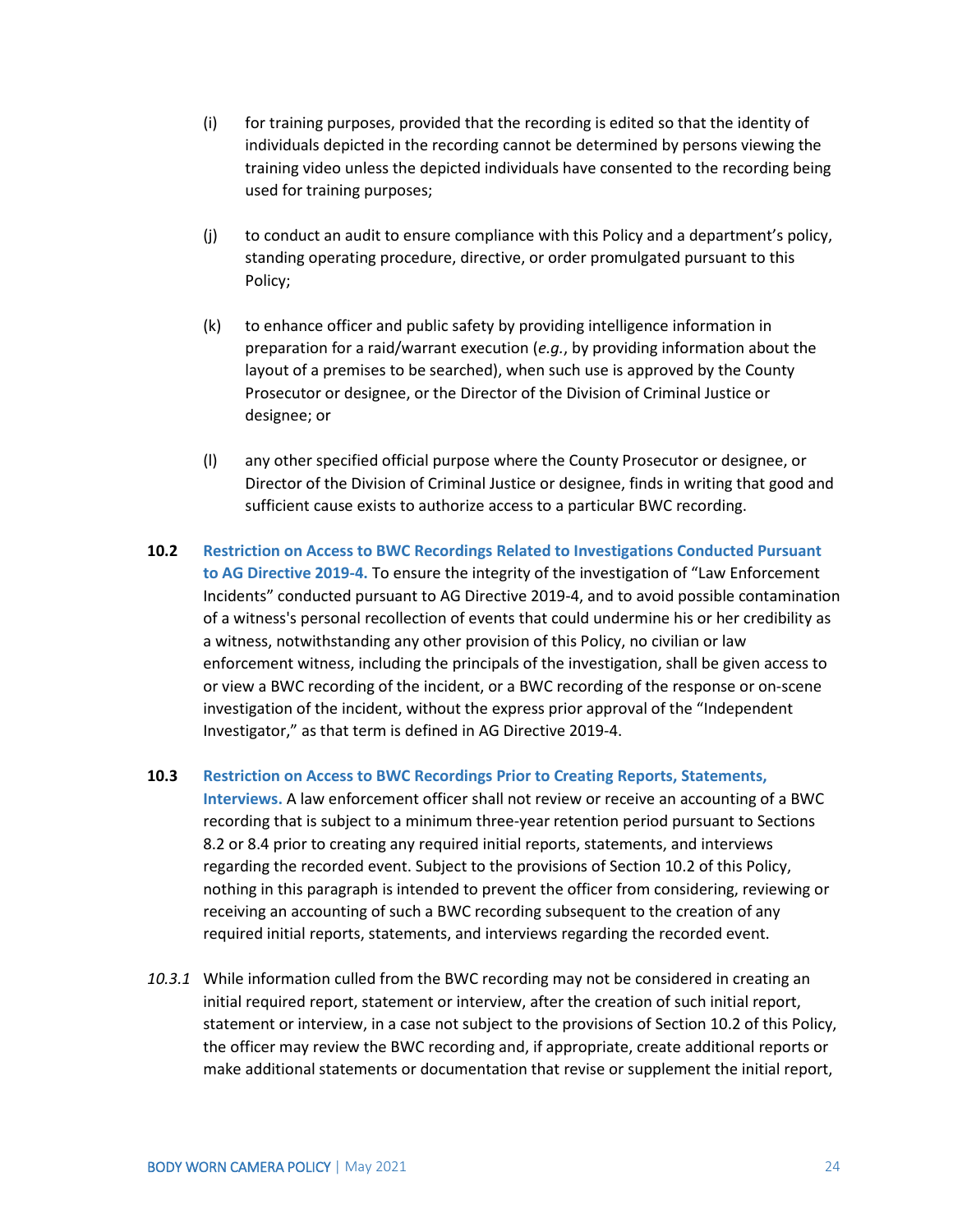statement or interview that incorporate or reflect any information adduced from a review or accounting of the BWC recording.

- **10.4 Documenting Access to Stored BWC Recordings.** Each department shall maintain a record of all access to stored BWC recordings pursuant to this Policy. The department's record keeping system shall document the following information:
	- (a) the date and time of access;
	- (b) the specific BWC recording(s) that was/were accessed;
	- (c) the officer or civilian employee who accessed the stored BWC recording;
	- (d) the person who approved access, where applicable; and
	- (e) the reason(s) for access, specifying the purpose or purposes for access authorized pursuant to Section 10.1, and specifying the relevant case/investigation number, where applicable.